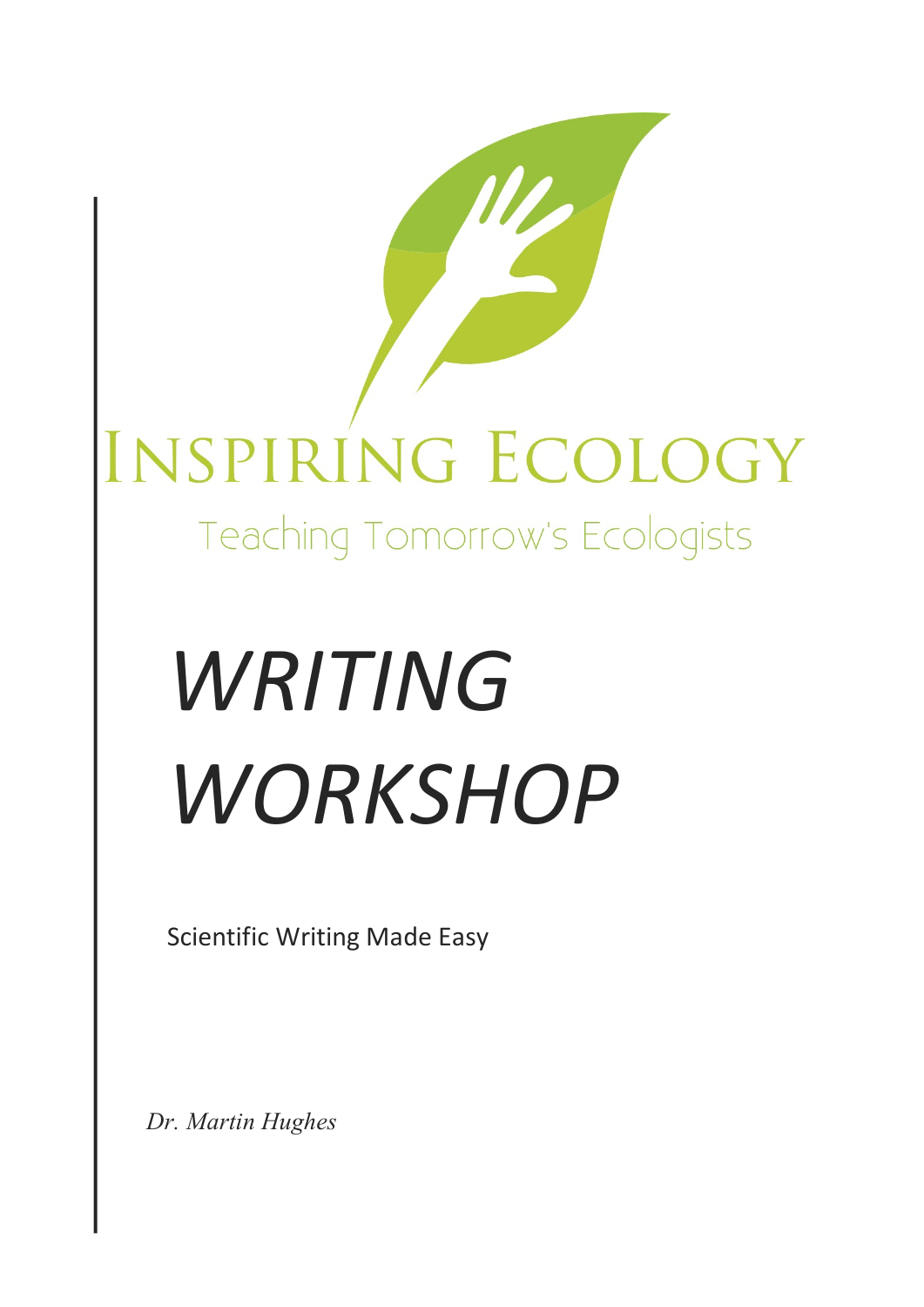#### Practitioner Instructions

To the practitioners delivering this material. I would recommend the students take this material home with them, answer the questions and then discuss as a class in a tutorial setting where students can share their answers. During this session we can ask more probing questions about the structure of the scientific manuscript, whether they felt the graphs and tables helped or not, what they liked and what they would do differently.

After this tutorial I would give the students the answer sheet away with them and suggest they have it handy when it comes to writing their own scientific reports.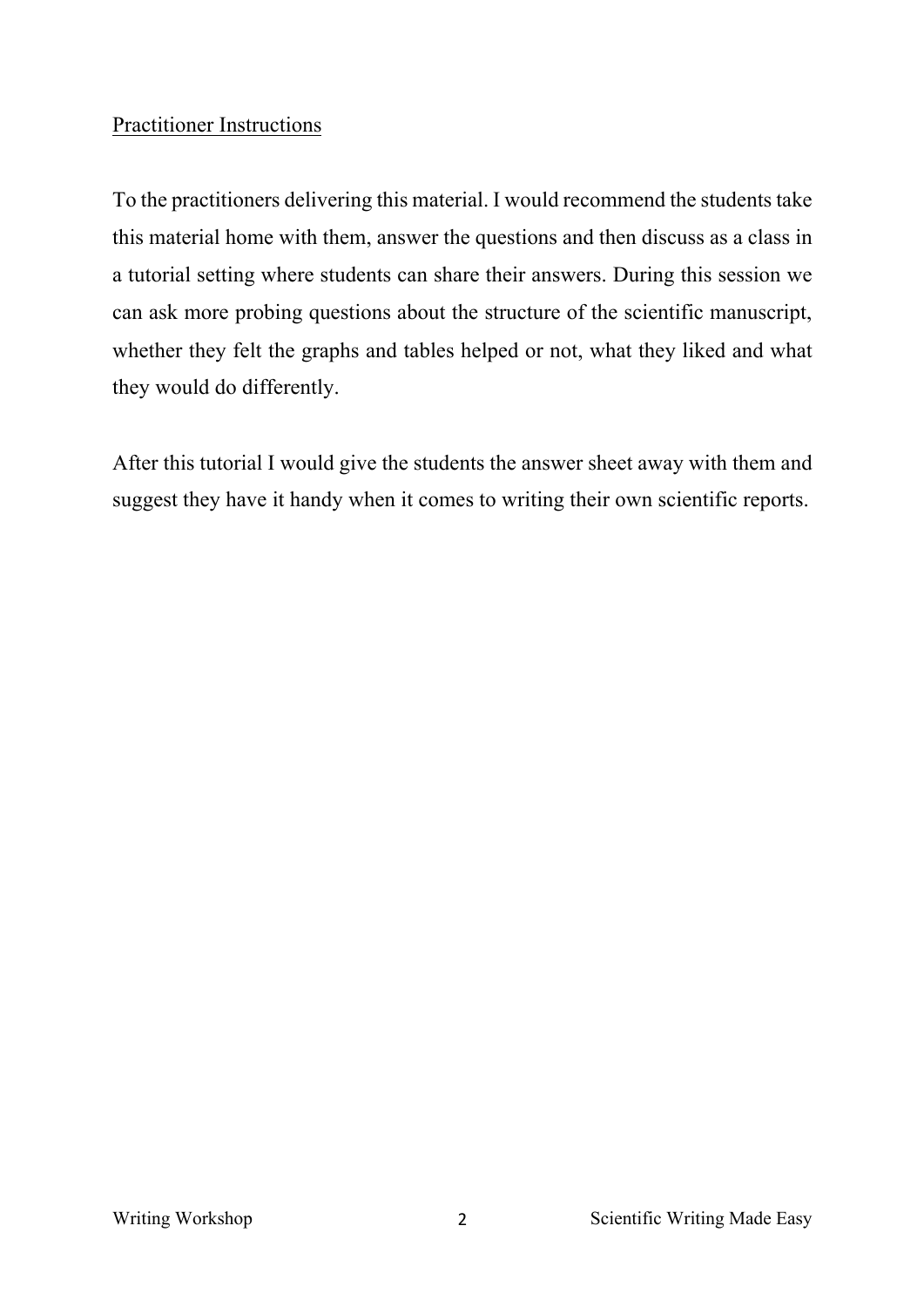The art of scientific writing is often overlooked as we concentrate on the scientific process. The scientific process is rightly the focus of attention for undergraduates as this is fundamental to all scientific research. However, even if you have the best hypothesis, the best data and the best results - if you cannot communicate this effectively in a scientific manuscript your research is unlikely to make a big impact on the world and all of that hard work will be for nothing!

It is therefore imperative undergraduate students are taught the fundamental steps to writing a good scientific manuscript early in their academic careers.

Although a scientific manuscript may look overwhelming at first, they all follow the same basic steps and include key components. If students can follow these steps and incorporate these key components to their own manuscripts, they will be successful communicators in science.

In this tutorial we aim to dispel any myths you may have about writing a scientific manuscript and give you the tools and confidence to write your own.

After this tutorial you should be able to describe the structure of a scientific manuscript, identify the key components and extract important information from a published scientific manuscript. This will enable you to write a strong scientific manuscript.

This tutorial will be split into two parts:

In Part One you will read a manuscript titled 'Scientific Writing Made Easy: A step-by-step Guide to Undergraduate Writing in the Biological Sciences' and answer a list of set questions.

In Part Two you will read through a published scientific manuscript written by Dr Martin Hughes. The manuscript is missing important information which you must identify yourself. You will also examine the content of the manuscript and extract relevant information again using a list of set questions.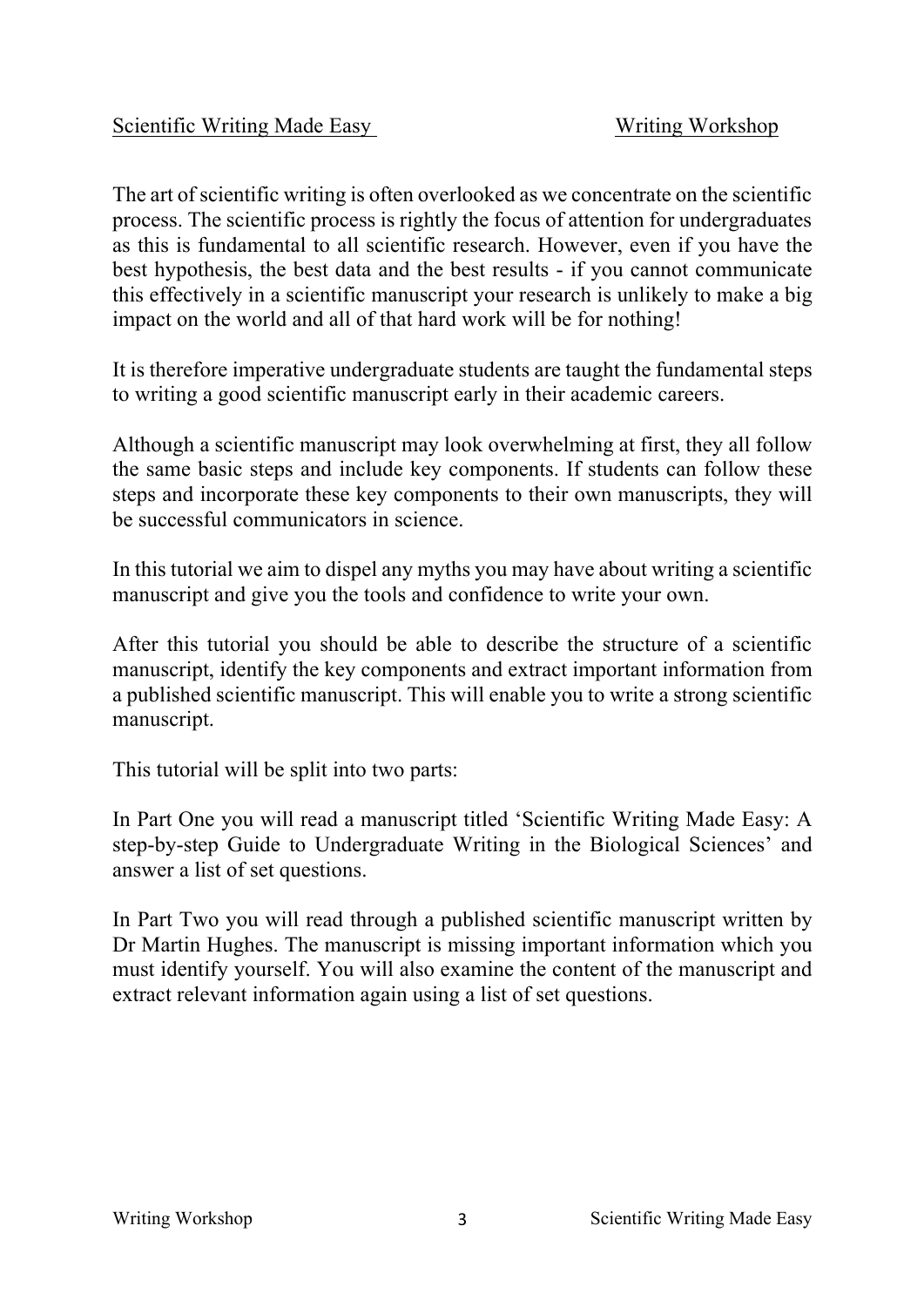Part One

Scientific Writing Made Easy: A Step-by-Step Guide to Undergraduate Writing in the Biological Sciences

You have all been given a copy of 'Scientific Writing Made Easy: A Step-by-Step Guide to Undergraduate Writing in the Biological Sciences' by Turbeck et al., 2016 to read. As you go through the manuscript answer the following questions. You may wish to highlight or underline important elements of the paper. We would recommend reading the full paper first then re-read it with the question sheet in front of you.

Q1. What can effective writing achieve and how should it be presented?

Q2. What are the five key components of a scientific paper?

Q3. What do the authors of this paper hope these guidelines will help do?

Q4. Before you begin writing what three things should you consider?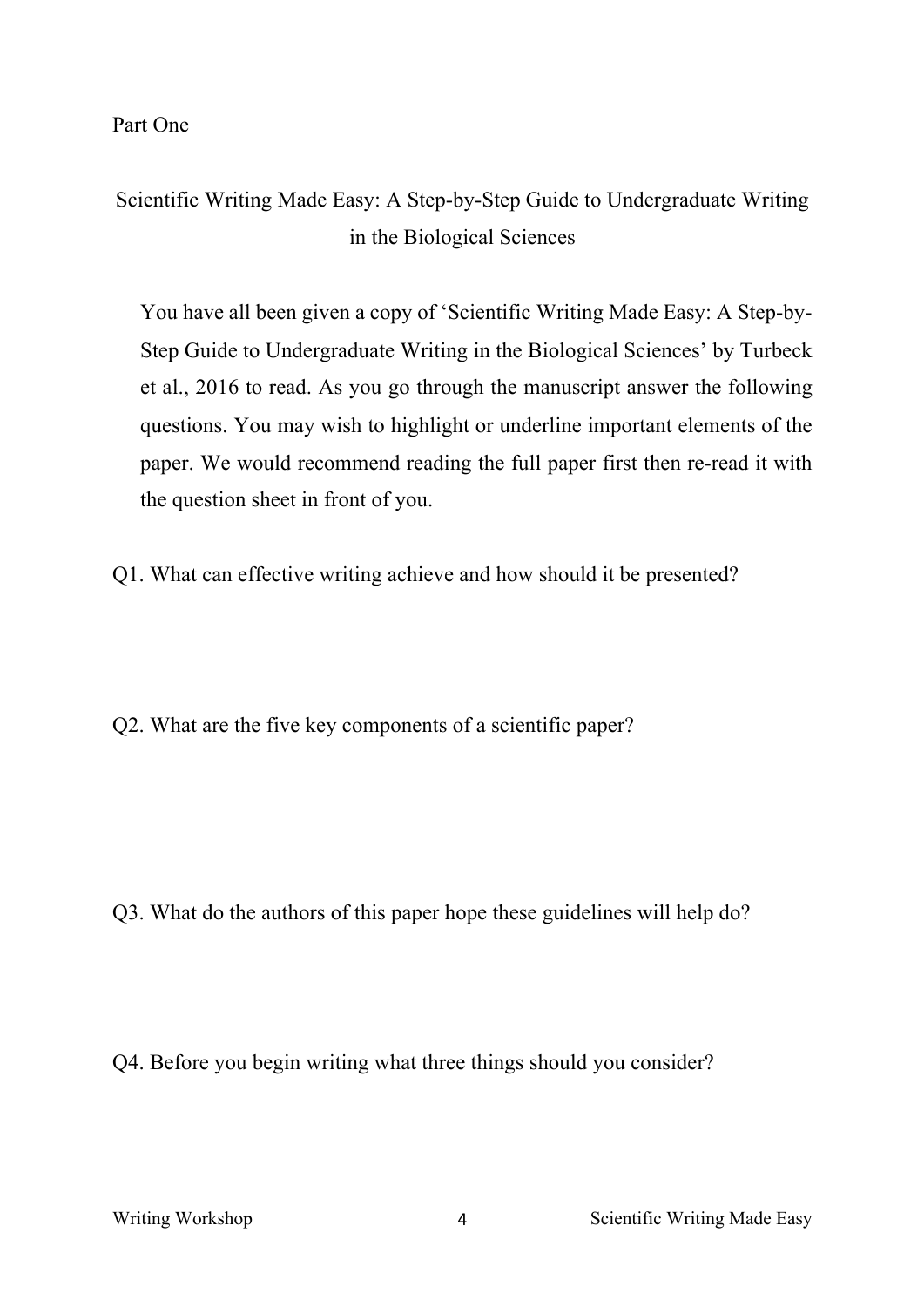Q5. What two search engines that you can use to find papers online do the authors cite?

Q6. What questions should you be asking yourself while you read other scientific manuscripts in preparation to writing your own?

Q7. What questions should you ask yourself when considering your audience?

Q8. What shape do the authors suggest you mimic while writing your introduction?

Q9. Explain why they suggest this shape.

Q10. The authors use the phrase '**specific question**' what is this also known as?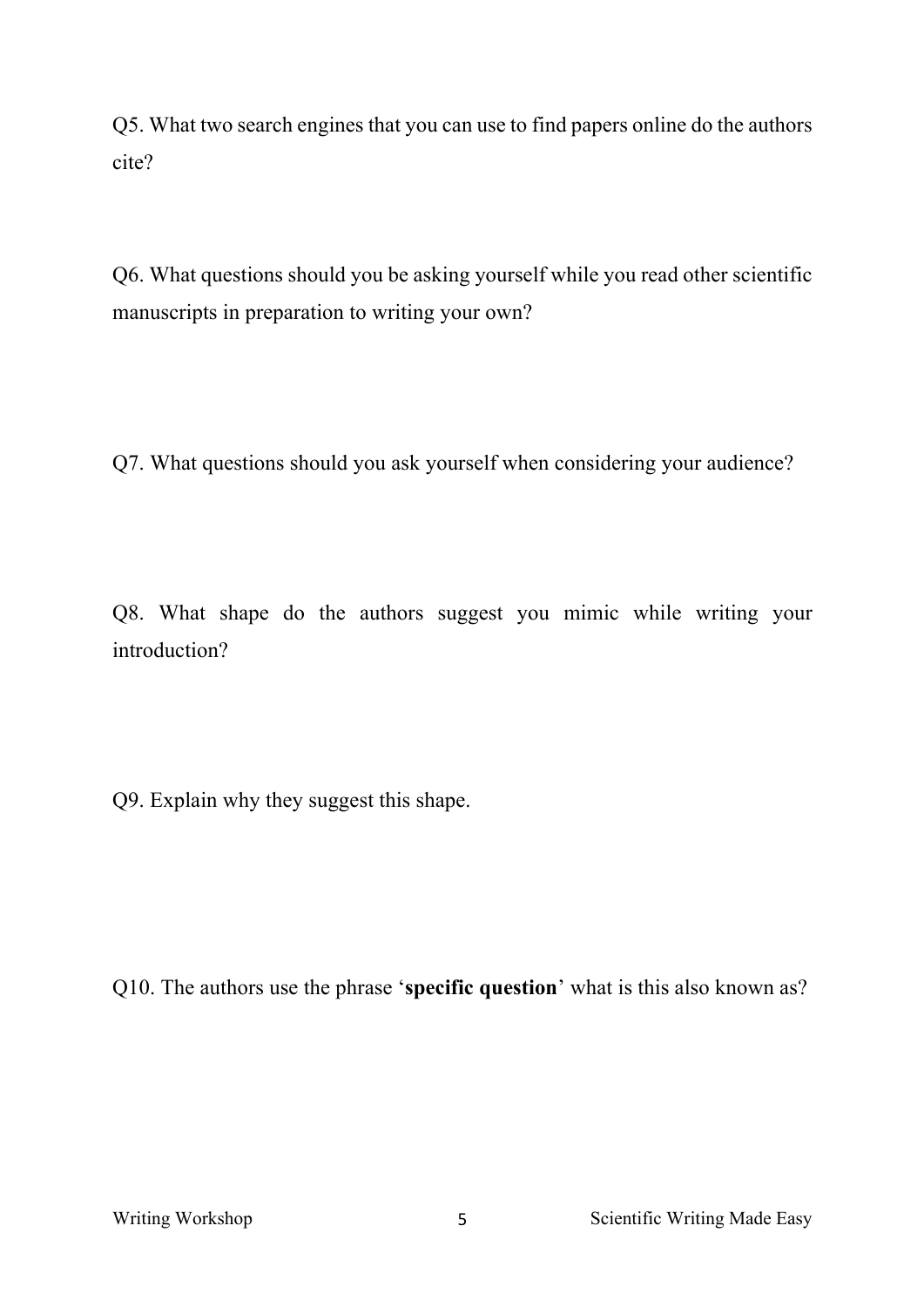Q11. How much background information should you include in your introduction?

Q12. What format should we write an in-text citation?

Q13. What is the purpose of an in-text citation?

Q14. The authors provide a figure of an hour glass to illustrate how to structure a scientific paper. Sketch this figure and annotate appropriately.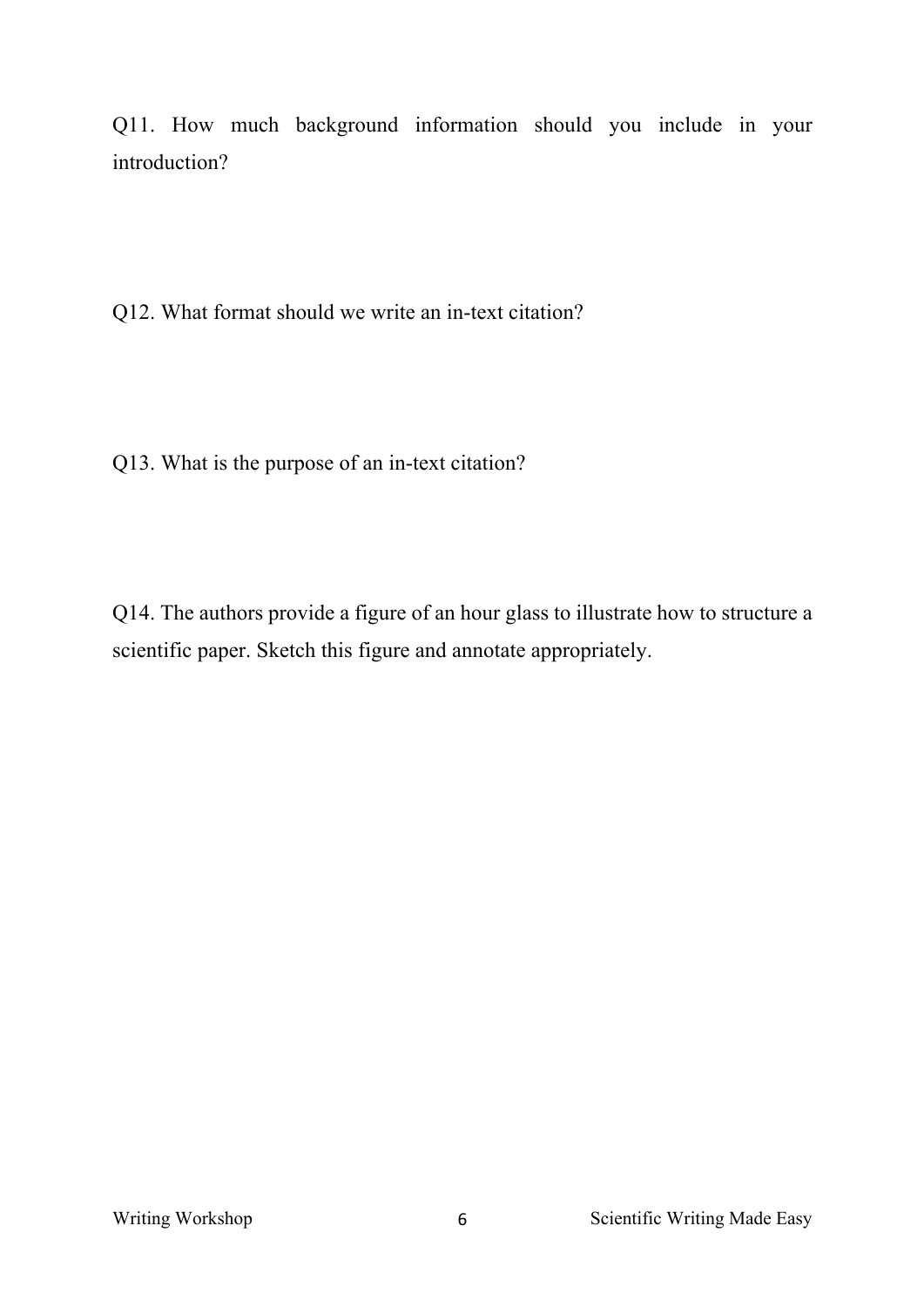Q15. The authors commit a lot of the paper discussing the 'Knowledge Gap'. What is it, how do you mention it in a paper and why is it so important?

Q16. What three things should you define after the knowledge gap in the introduction?

Q17.What important aspects of your research topic can you state here?

Q18. When can you start writing your Materials and Methods section?

Q19. What is the aim of the Materials and Methods section?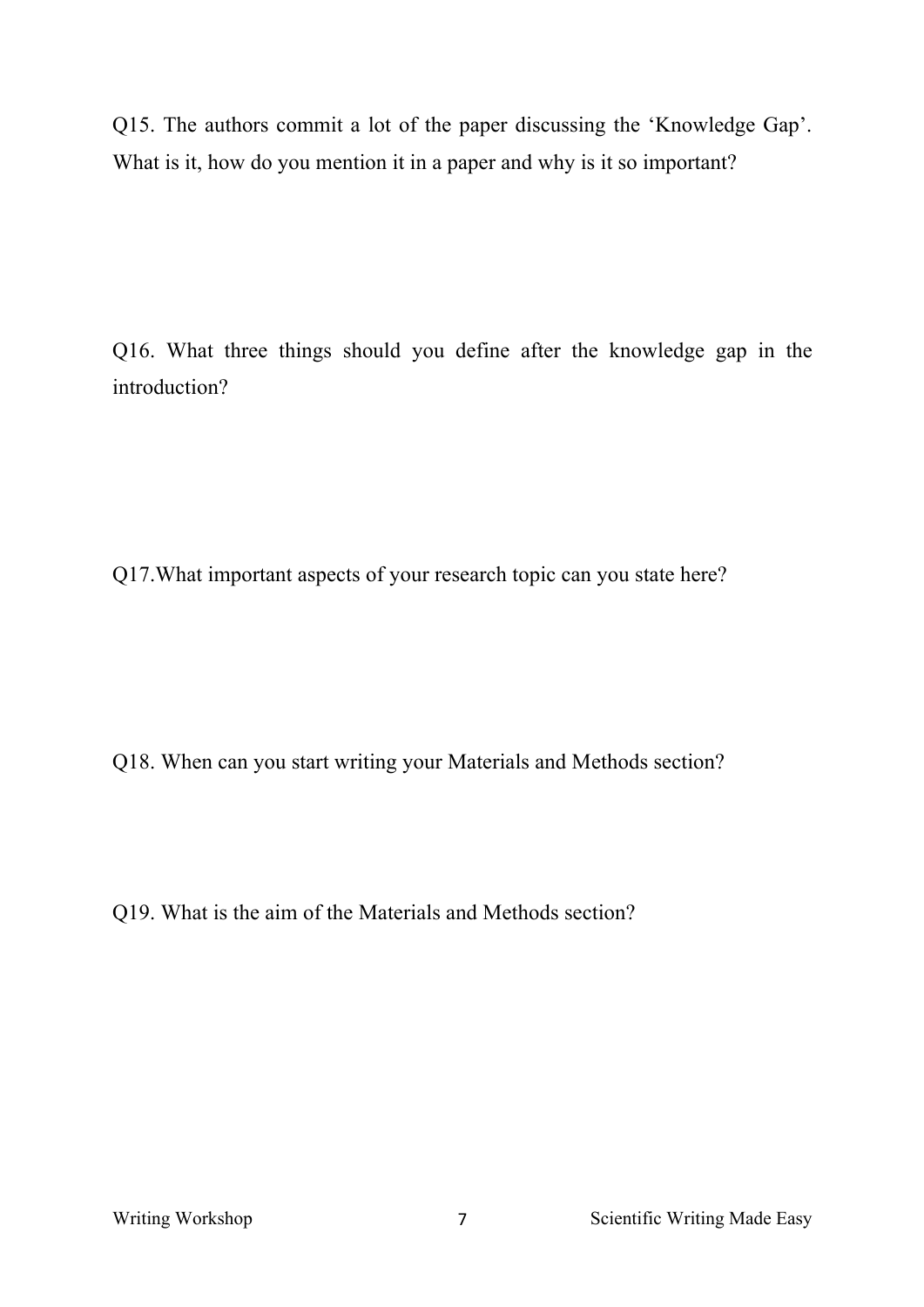Q20. How do you write your Materials and Methods section?

Q21. In what tense should the Materials and Methods section be written?

Q22. In Table 2 the authors list the common parameters of a Materials and Methods section. Copy these out.

Q23. What is the purpose of the Results section?

Q24. What should you identify before writing the Results section?

Q25. In what section should you interpret your results?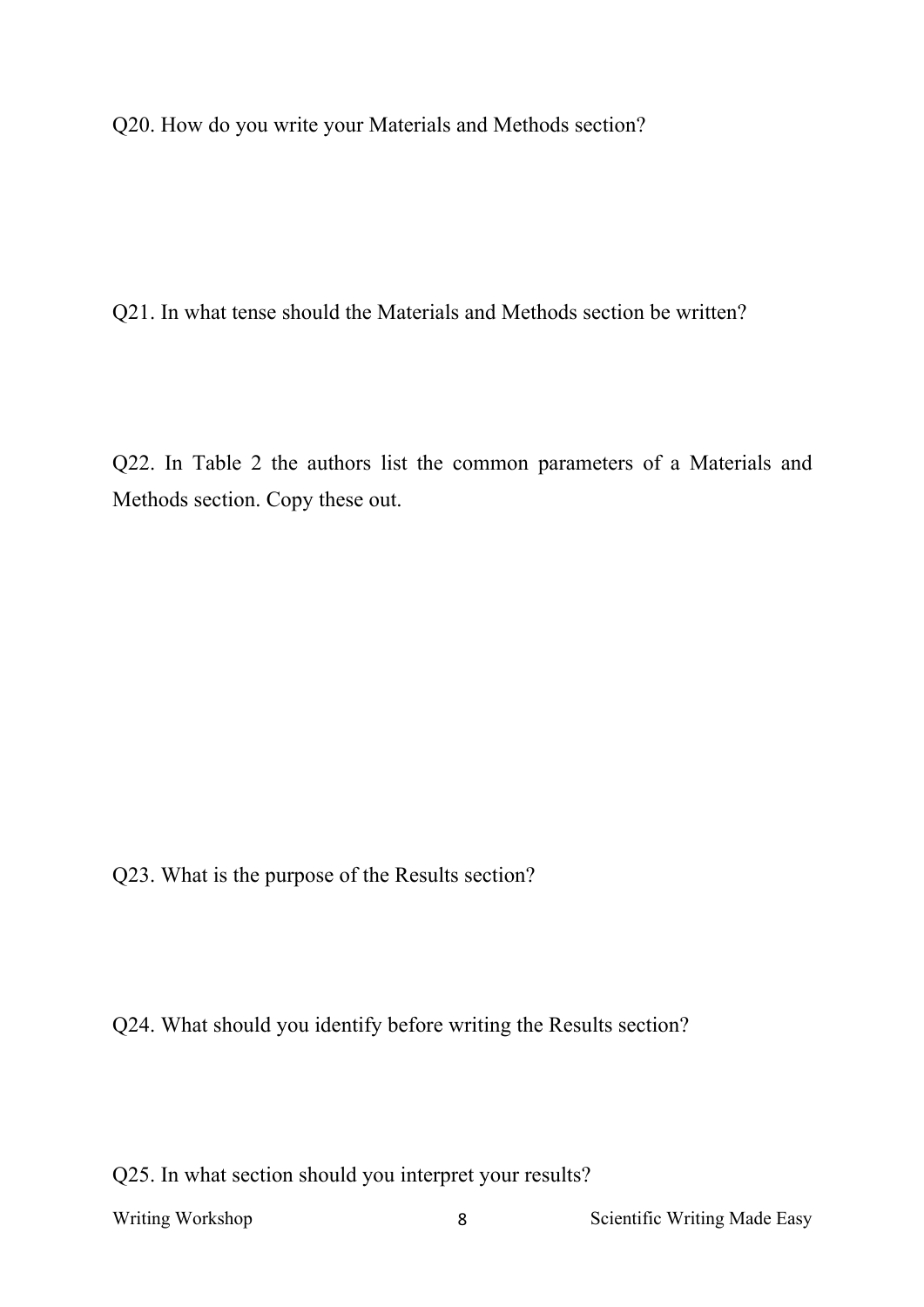Q26. What two sections should your Discussion tie together?

Q27. How you should you begin your Discussion section?

Q28. Following the opening paragraph what should you do next in your Discussion?

Q29. What two questions should you be asking yourself during your Discussion.

Q30. What limitations do the authors discuss?

Writing Workshop 9 9 Scientific Writing Made Easy Q31. What is the last important part of the Discussion/ manuscript?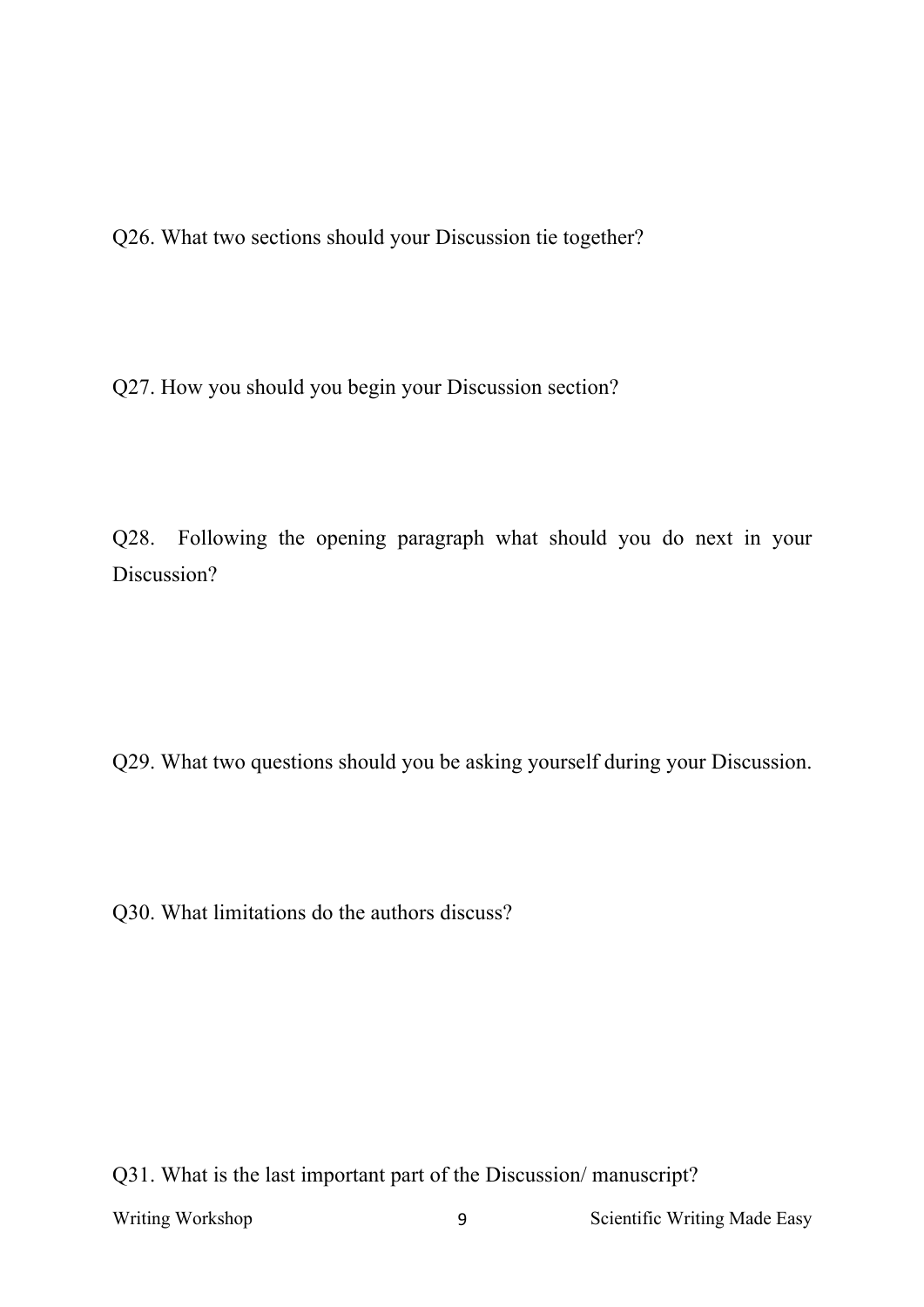Q32. What should you do in this section?

Q33. What section of the hourglass does this section represent? What does this mean?

Q34. What should your take-home sentences focus on?

Q35. How should you end your take-home message?

Q36. What 'little things' will help connect your story.

Q37. What should you constantly be reminding yourself to bolster the flow?

Q38. How can passive voice be used effectively?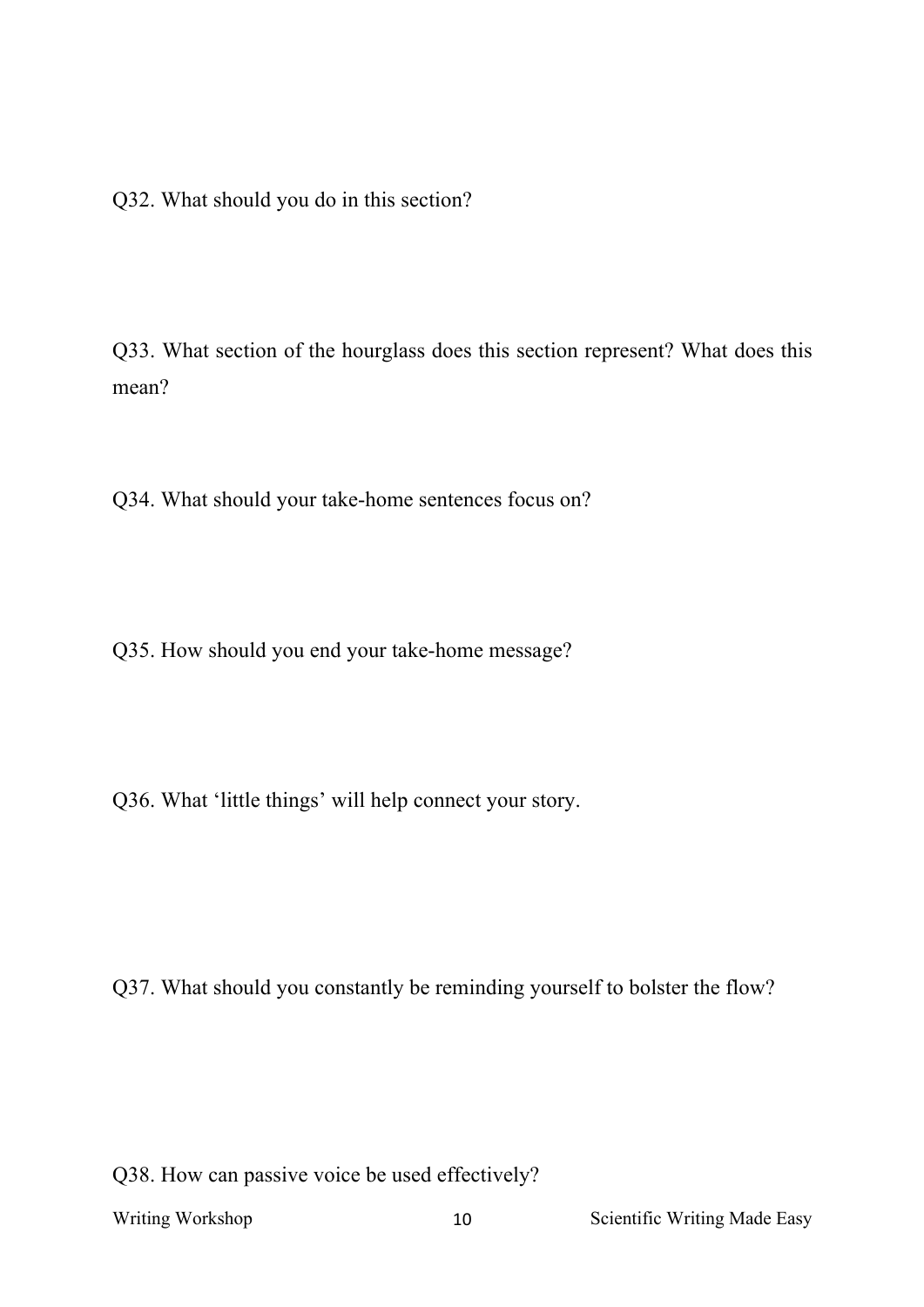Q39. With regard to word choice what do the authors suggest you eliminate and do instead?

Q40. What can make the difference between getting a paper accepted or rejected or receiving a better grade in a report?

Q41. When editing your paper what should you do first? What questions should you ask yourself after doing this?

Q42. What else should you consider?

Q43. What should you do on the first run-through of your paper?

Q42. How do you check the flow of your paper?

Writing Workshop 11 Scientific Writing Made Easy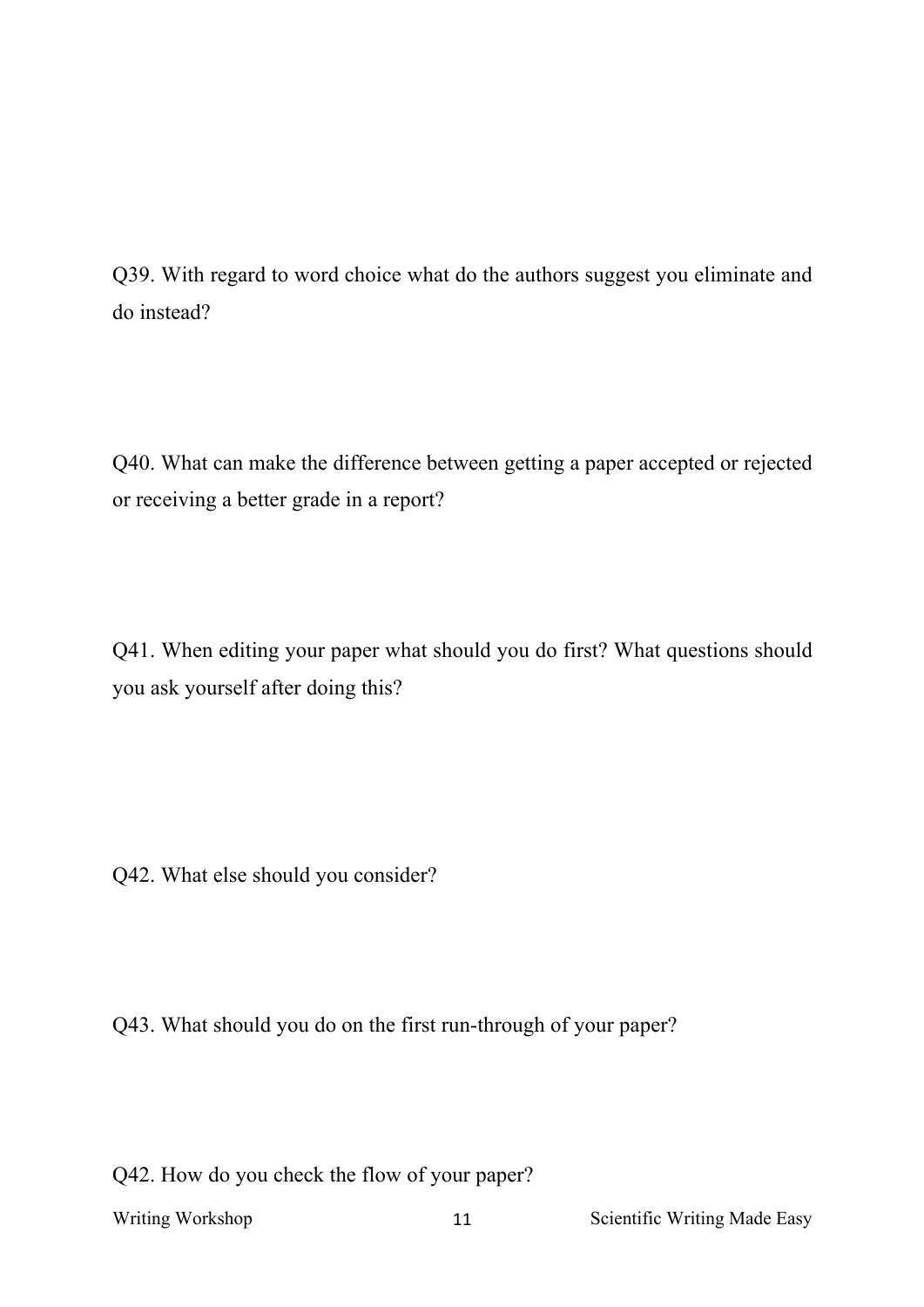Q43. What is the final thing you should do when editing?

Q 44. What should you do after editing your paper?

Q45. What are the benefits to peer review?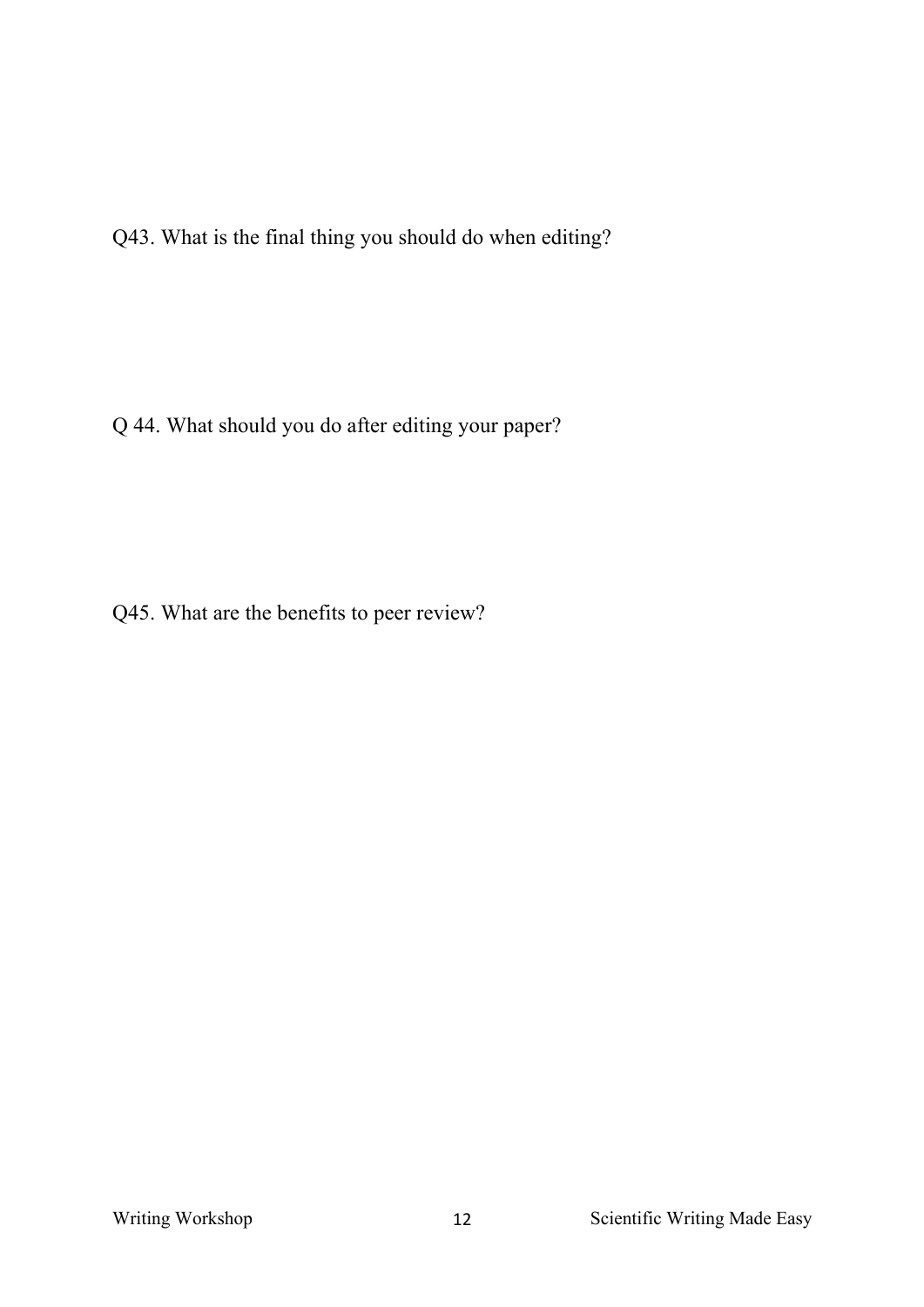Answer Sheet for Part One

Q1. What can effective writing achieve and how should it be presented?

Answer: Effective writing can deepen understanding of the topic at hand by compelling the writer to present a **coherent** and **logical** story that is **supported** by **previous research** and **new results**.

Q2. What are the five key components of a scientific paper?

Answer:

- 1. Introduction
- 2. Hypothesis
- 3. Material and Methods
- 4. Results
- 5. Discussion

Q3. What do the authors of this paper hope these guidelines will help do?

Answer: We hope that the guidelines that follows, as well as the concrete examples provided, will lead to scientific papers that are **information rich**, **concise** and **clear**, while simultaneously alleviating frustration and **streamlining** the writing process.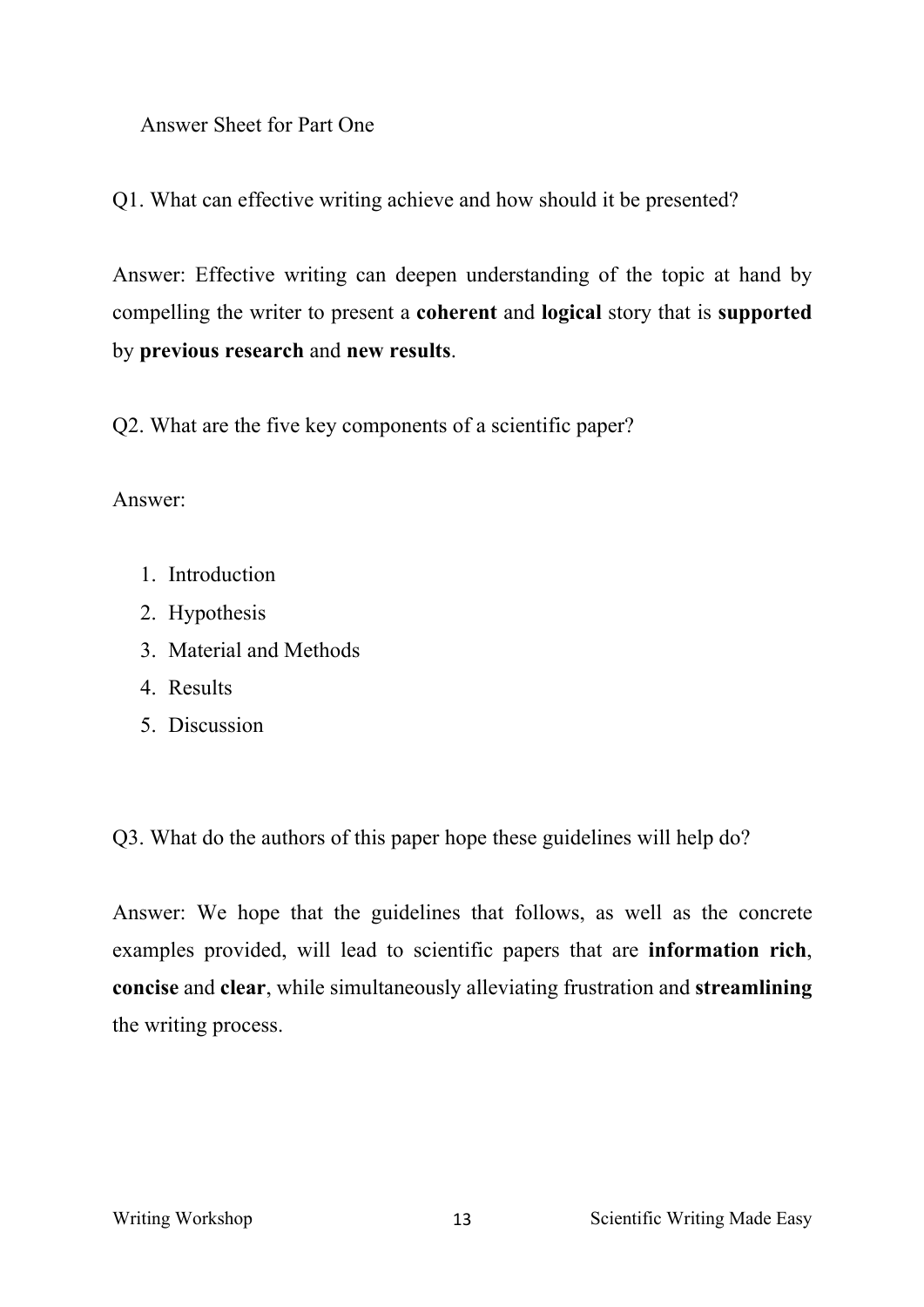Q4. Before you begin writing what three things should you consider?

Answer: How does your work fit into **existing literature**, crafting a **compelling story** and determining how to best tailor your message to an **intended audience**.

Q5. What two search engines that you can use to find papers online do the authors cite?

Answer: Web of Science and Google Scholar

Q6. What questions should you be asking yourself while you read other scientific manuscripts in preparation to writing your own?

Answer: What do we know about the topic? What open questions and knowledge do we not yet know? Why is this information important?

Q7. What questions should you ask yourself when considering your audience?

Answer: Who is my audience? What are their goals in reading my writing? What message do I want them to take away from my writing?

Q8. What shape do the authors suggest you mimic while writing your introduction?

Answer: A funnel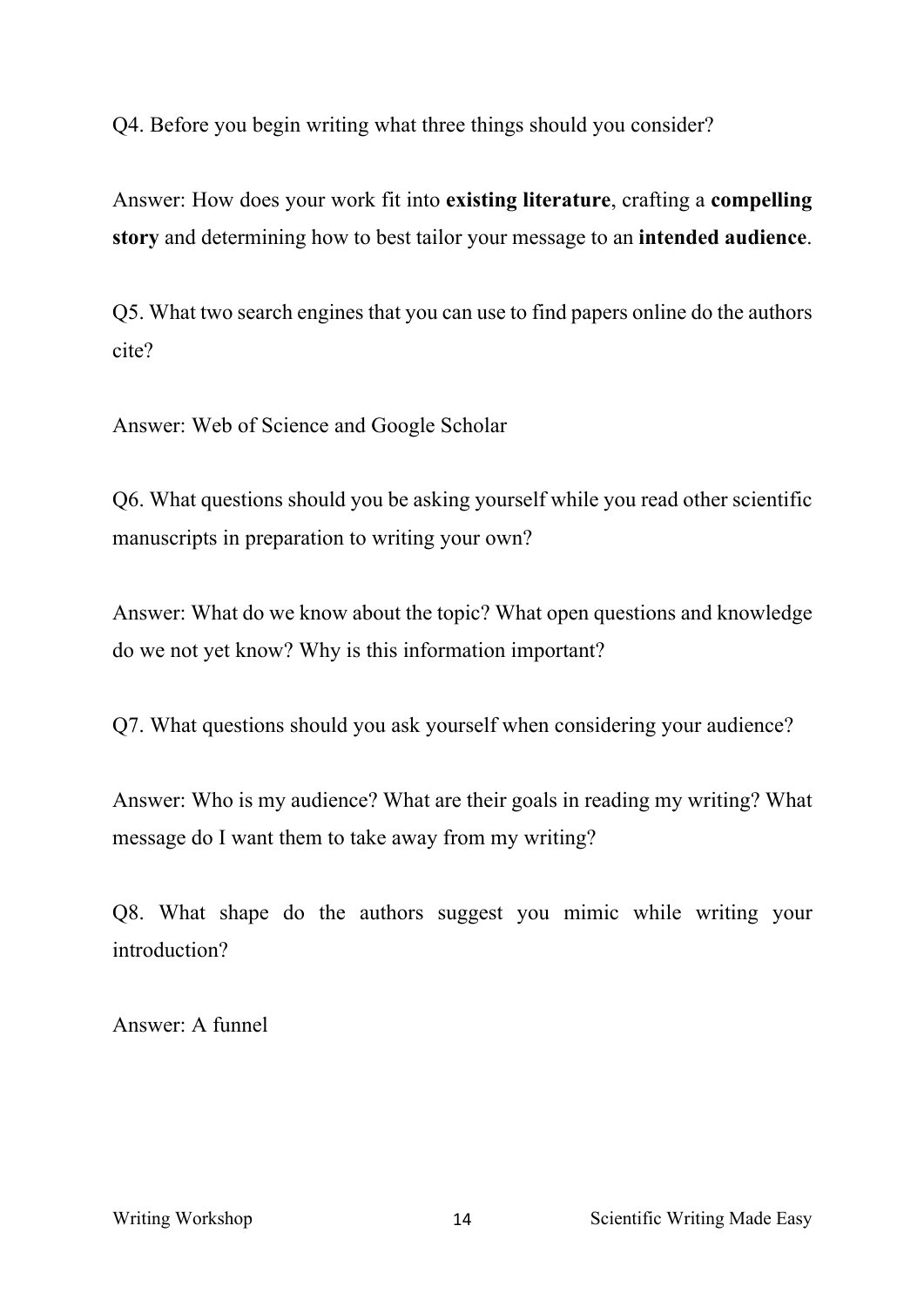Q9. Explain why they suggest this shape.

Answer: The authors suggest your introduction should represent the beginning of a funnel. Start **wide** to put your research into a **broad context** that someone outside the field would understand, and then **narrow the scope** until you reach the **specific question** that you are trying to answer.

Q10. The authors use the phrase '**specific question**' what is this also known as?

Answer: A hypothesis.

Q11. How much background information should you include in your introduction?

Answer: Perform a thorough **sweep** of the literature; however, do not parrot everything you find. Background information should **only include** material that is **directly relevant** to your research and fits into your story; it **does not** need to contain an **entire history** of the field of interest.

Q12. What format should we write an in-text citation?

Answer: (Author, year published).

Q13. What is the purpose of an in-text citation?

Answer: First and foremost, it proves we **have examined** existing literature. By using in-text references we provide **support for arguments** or **statements** we may be making.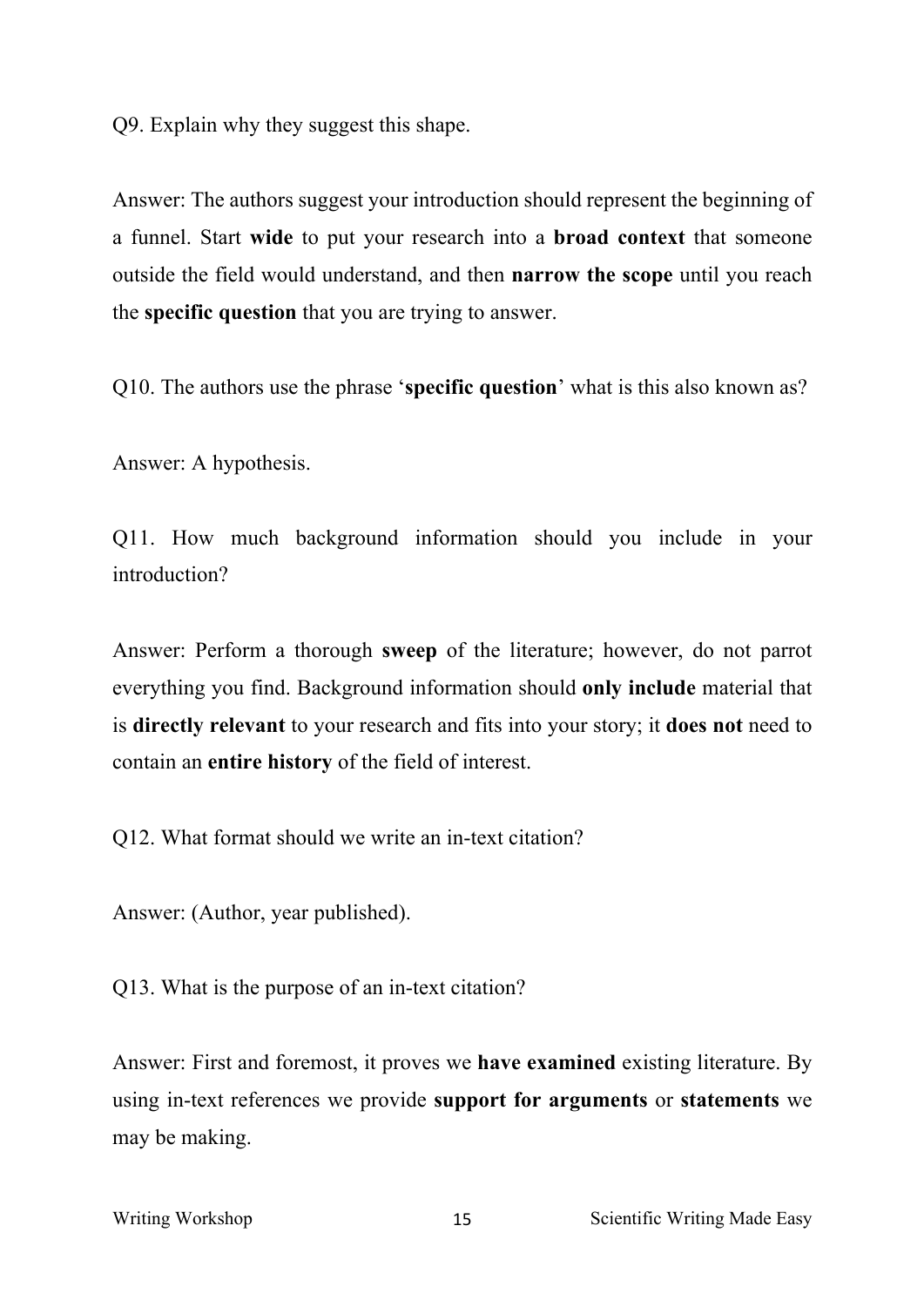Q14. The authors provide a figure of an hour glass to illustrate how to structure a scientific paper. Sketch this figure and annotate appropriately.



Q15. The authors commit a lot of the paper discussing the 'Knowledge Gap'. What is it, how do you mention it in a paper and why is it so important?

Answer: The knowledge gap is a **specific area** of the literature that contains an **unknown question** or problem, the knowledge gap tends to be a **small piece** of a much **larger field** of study. The knowledge gap is **explicitly stated** in your manuscript and will act as the **focal point** for your discussion and conclusions which will all be aimed at answering the knowledge gap. It is so important as it will **drive your hypotheses** and questions that you **design your experiment** to answer.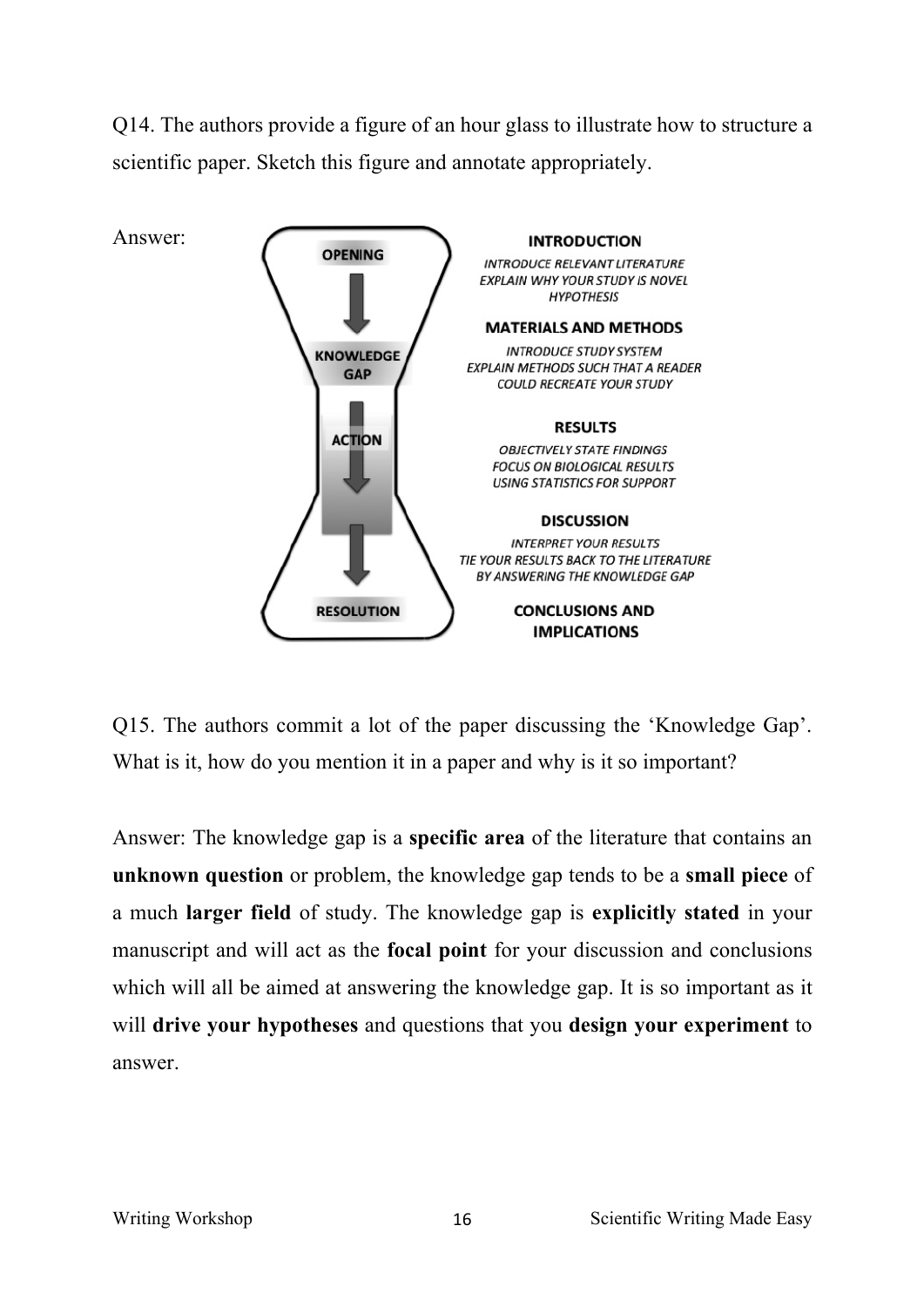Q16. What three things should you define after the knowledge gap in the introduction?

Answer: the **hypothesis** you wish to address/ test, the approach of your **experiment** and a **brief overview** of your **experimental design** leaving specific details for methods section.

Q17.What important aspects of your research topic can you state here?

Answer: You can state your **system**, **study organism** or **study site**. You may wish to provide justification of why you chose the particular system for your research.

Q18. When can you start writing your Materials and Methods section?

Answer: While performing the experiment to avoid forgetting any details.

Q19. What is the aim of the Materials and Methods section?

Answer: To demonstrate that you used **scientifically valid methods** and provide the reader with enough information to **recreate your experiment**.

Q20. How do you write your Materials and Methods section?

Answer: In **chronological** order, clearly state the **procedural steps** you took, remembering to include **specific settings** of all equipment used and describe any **statistical analysis** performed.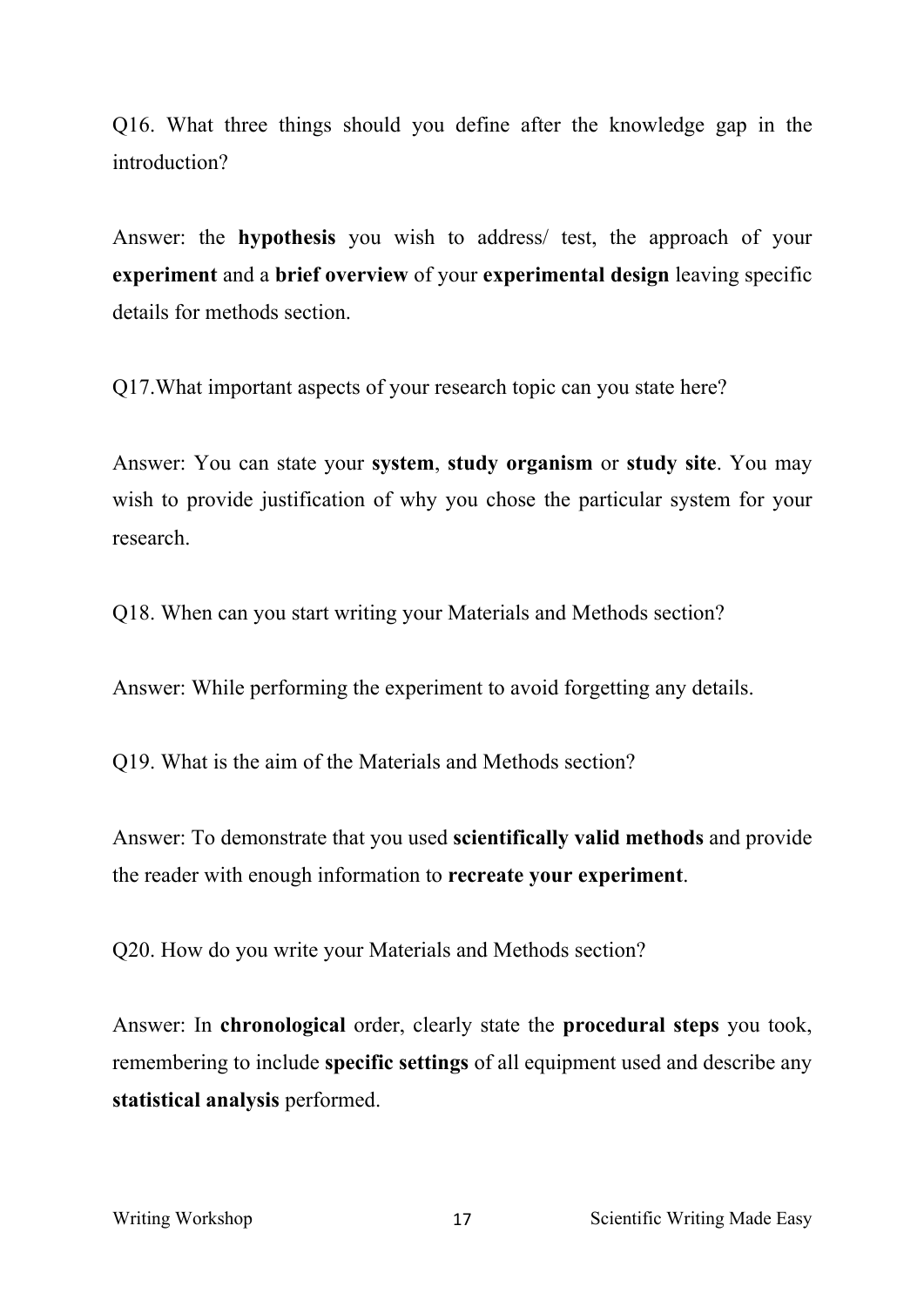Q21. In what tense should the Materials and Methods section be written?

#### Answer: Past tense

Q22. In Table 2 the authors list the common parameters of a Materials and Methods section. Copy these out.

#### Answer:

TABLE 2. Common parameters included in the Materials and Methods section.

|   | Site characterization:                                                              |
|---|-------------------------------------------------------------------------------------|
|   | Study organism used, its origin, any pre-experiment handling or care                |
|   | Description of field site or site where experiment was performed                    |
|   | Experimental design:                                                                |
|   | Step-by-step procedures in paragraph form                                           |
|   | Sample preparation                                                                  |
|   | Experimental controls                                                               |
|   | Equipment used, including model numbers and year                                    |
|   | Important equipment settings (e.g., temperature of incubation, speed of centrifuge) |
|   | Amount of reagents used                                                             |
|   | Specific measurements taken (e.g., wing length, weight of organism)                 |
| ٠ | Statistical analyses conducted (e.g., ANOVA, linear regression)                     |

Q23. What is the purpose of the Results section?

Answer: Provides a space to present your **key findings** in purely **objective** manner and lay the foundation for the Discussion section.

Q24. What should you identify before writing the Results section?

Answer: The **graphs**, **tables** and **data** that are absolutely necessary for telling your story.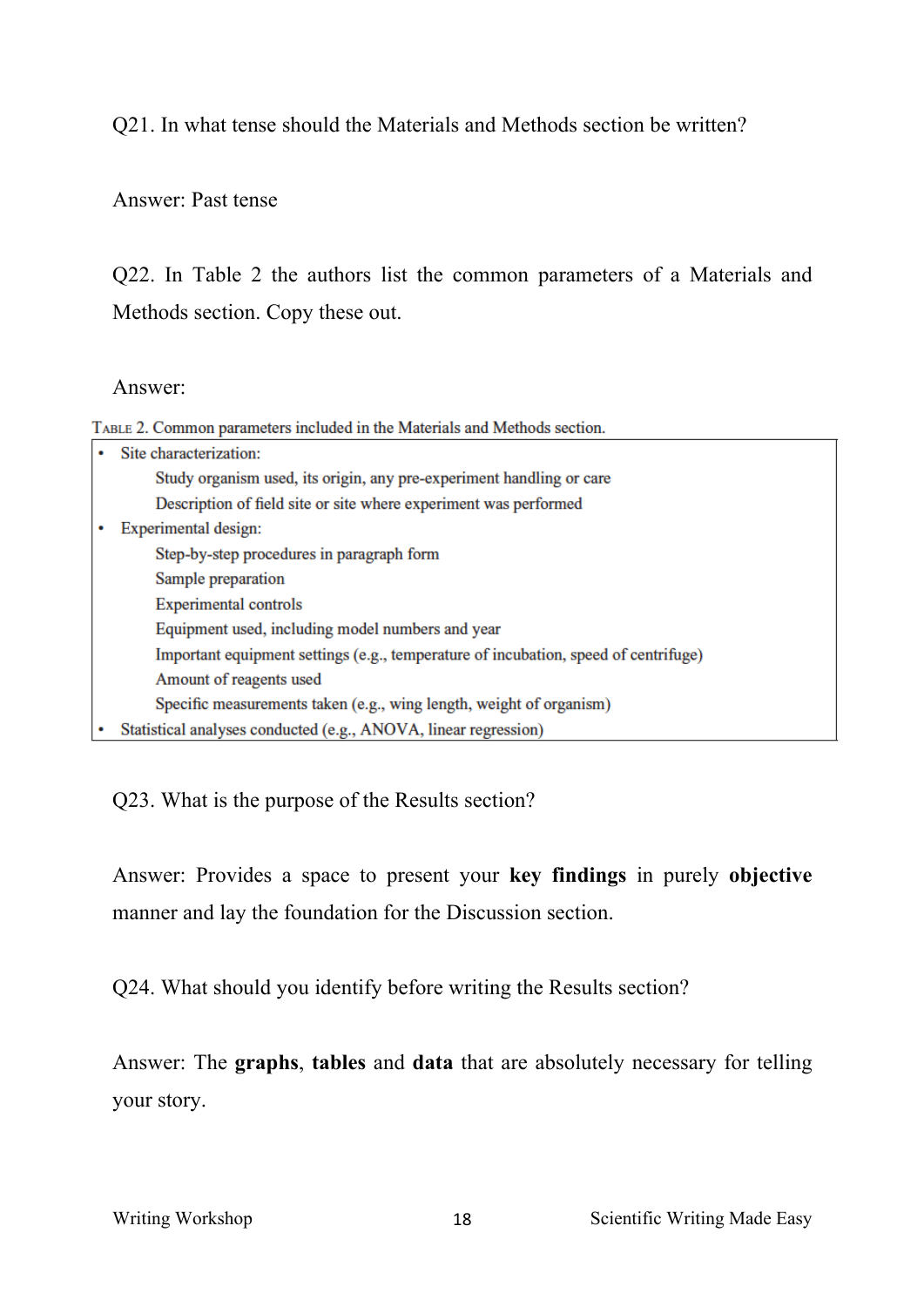Q25. In what section should you interpret your results?

Answer: The Discussion section. In the Results section **we only state** what we found, **we do not interpret** what we think these results mean until the discussion.

Q26. What two sections should your Discussion tie together?

Answer: The Introduction and the Results.

Q27. How you should you begin your Discussion section?

Answer: Begin by **explicitly stating the main findings** of your research. Remind the reader of the **knowledge gap** identified in the introduction and **re-spark curiosity** about the question you set out to answer. Then **explicitly state** how your experiment moved the **field forward** by filling in that knowledge gap.

Q28. Following the opening paragraph what should you do next in your Discussion?

Answer: Address your question and hypotheses with **specific evidence** from your results, if there are multiple **possible interpretations** of a result **clearly lay** out each competing explanations. Presenting and evaluating alternative explanations of your findings will provide **clear opportunities for future research**.

Q29. What two questions should you be asking yourself during your Discussion.

Answer: How do my results compare to those of similar studies? Are they **consistent or inconsistent** with what other researchers have found?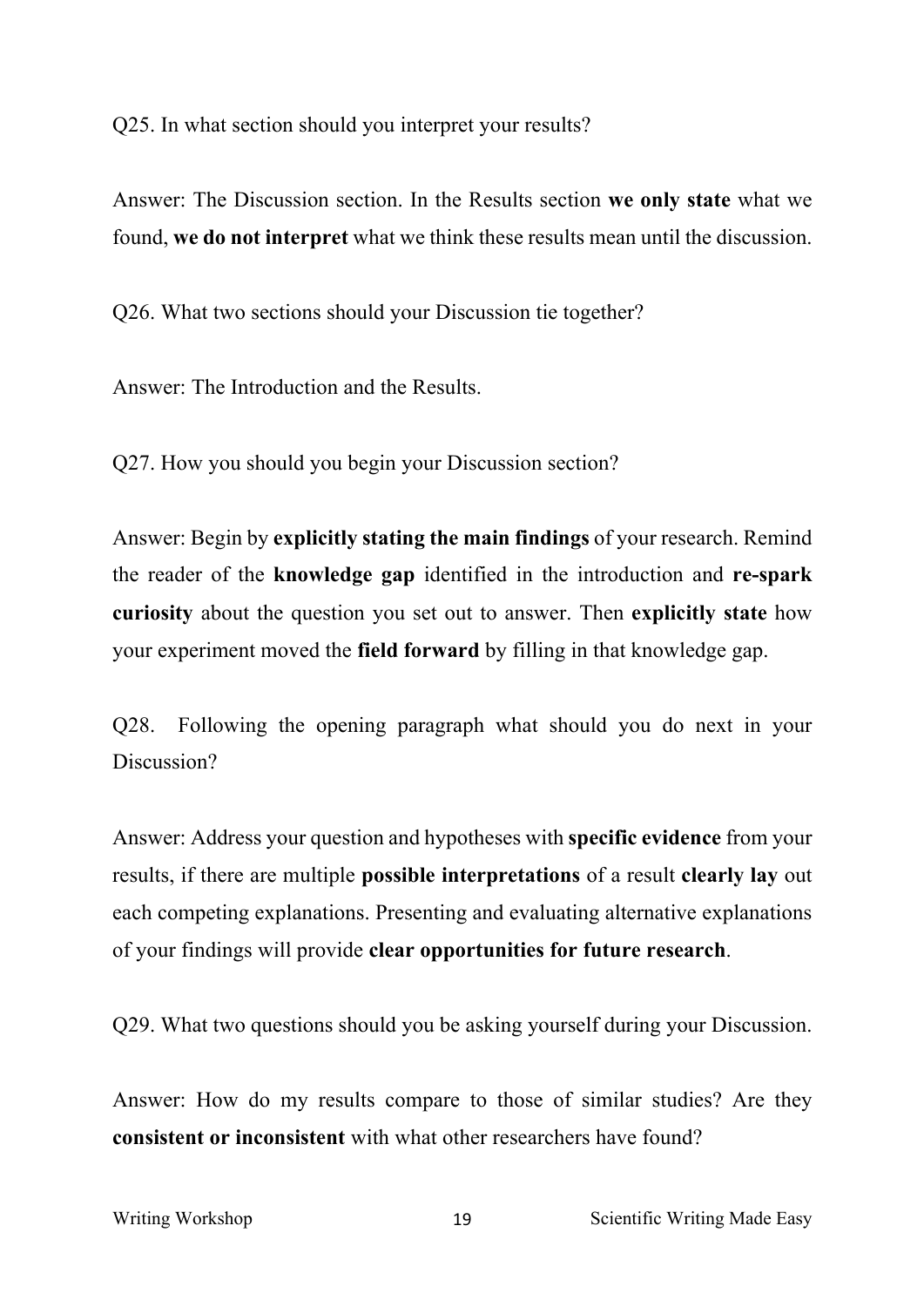Q30. What limitations do the authors discuss?

Answer: Small sample size, procedural mistakes or known biases in the methods, this should be transparent and briefly discussed?

Q31. What is the last important part of the Discussion/ manuscript?

Answer: The conclusion.

Q32. What should you do in this section?

Answer: You should **summarise** the outcome of your study in a way that **incorporates new insights** or frames interesting questions that arose as a result of your research.

Q33. What section of the hourglass does this section represent? What does this mean?

Answer: The bottom of the hour glass so you should **broaden your perspective** again.

Q34. What should your take-home sentences focus on?

Answer: What you have **accomplished** and the **broader implications** of your study, rather than your study's limitations or shortcomings.

Q35. How should you end your take-home message?

Answer: On a **strong** note.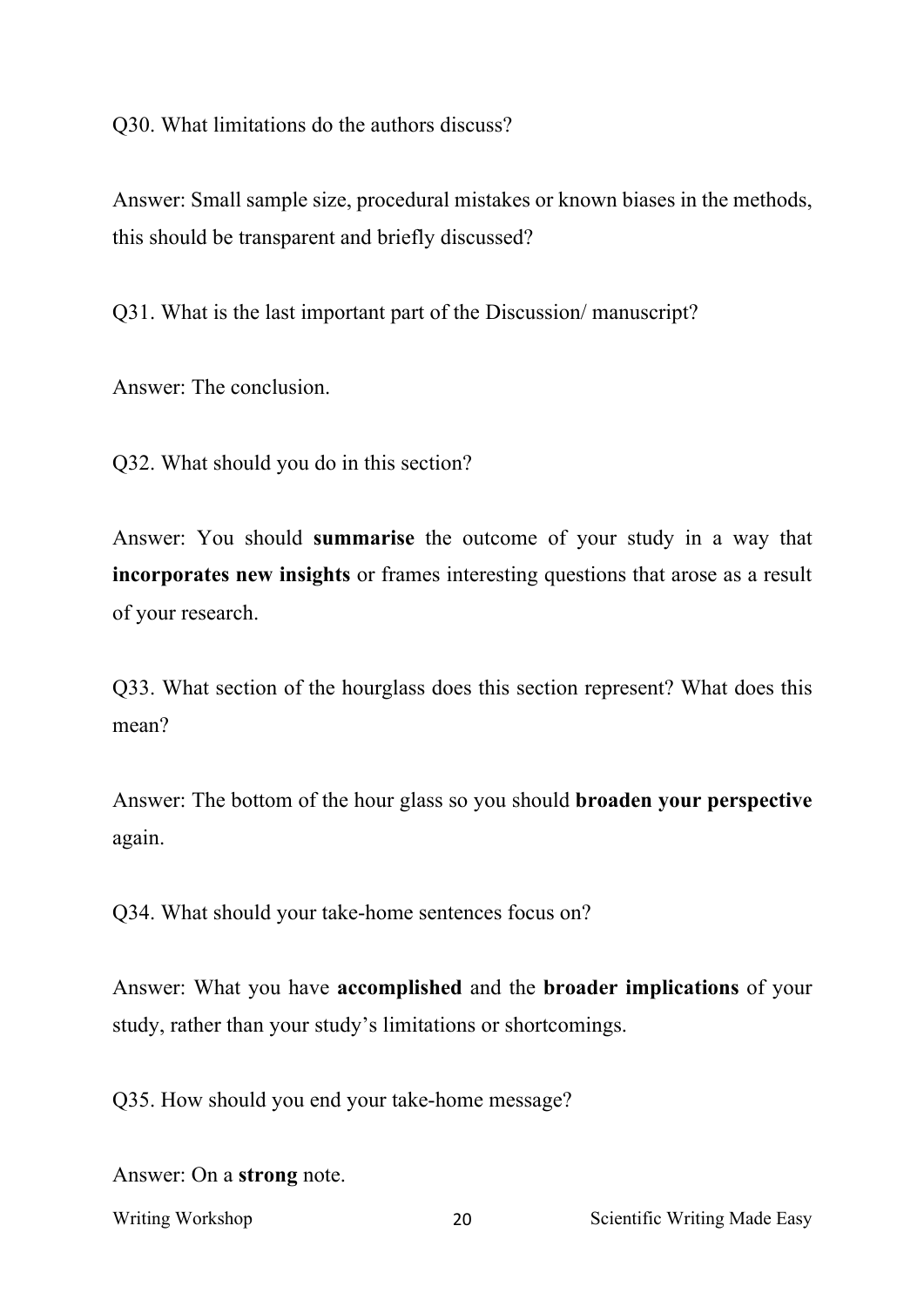Q36. What 'little things' will help connect your story.

Answer: Flow, structure, voice and word choice.

Q37. What should you constantly be reminding yourself to bolster the flow?

Answer: Remind yourself of the **overarching** story; always connect new questions with resolutions and tie **new concepts** to previously presented ideas. As a general rule, try to maintain the same subject throughout a section and mix up sentence structure in order to emphasise different concepts. Keep in mind that words or ideas placed toward the end of a sentence often convey the most importance.

Q38. How can passive voice be used effectively?

Answer: It can **improve flow** by **strategically placing** a sentences subject so that it echoes the **emphasis** of the preceding sentence.

Q39. With regard to word choice what do the authors suggest you eliminate and do instead?

Answer: **Eliminate** any **flourish** and **choose** words that get your **point across** as **clearly as possible** will make your work much more enjoyable to read.

Q40. What can make the difference between getting a paper accepted or rejected or receiving a better grade in a report?

Answer: **Re**-**reading** your paper and incorporating **constructive feedback** from others.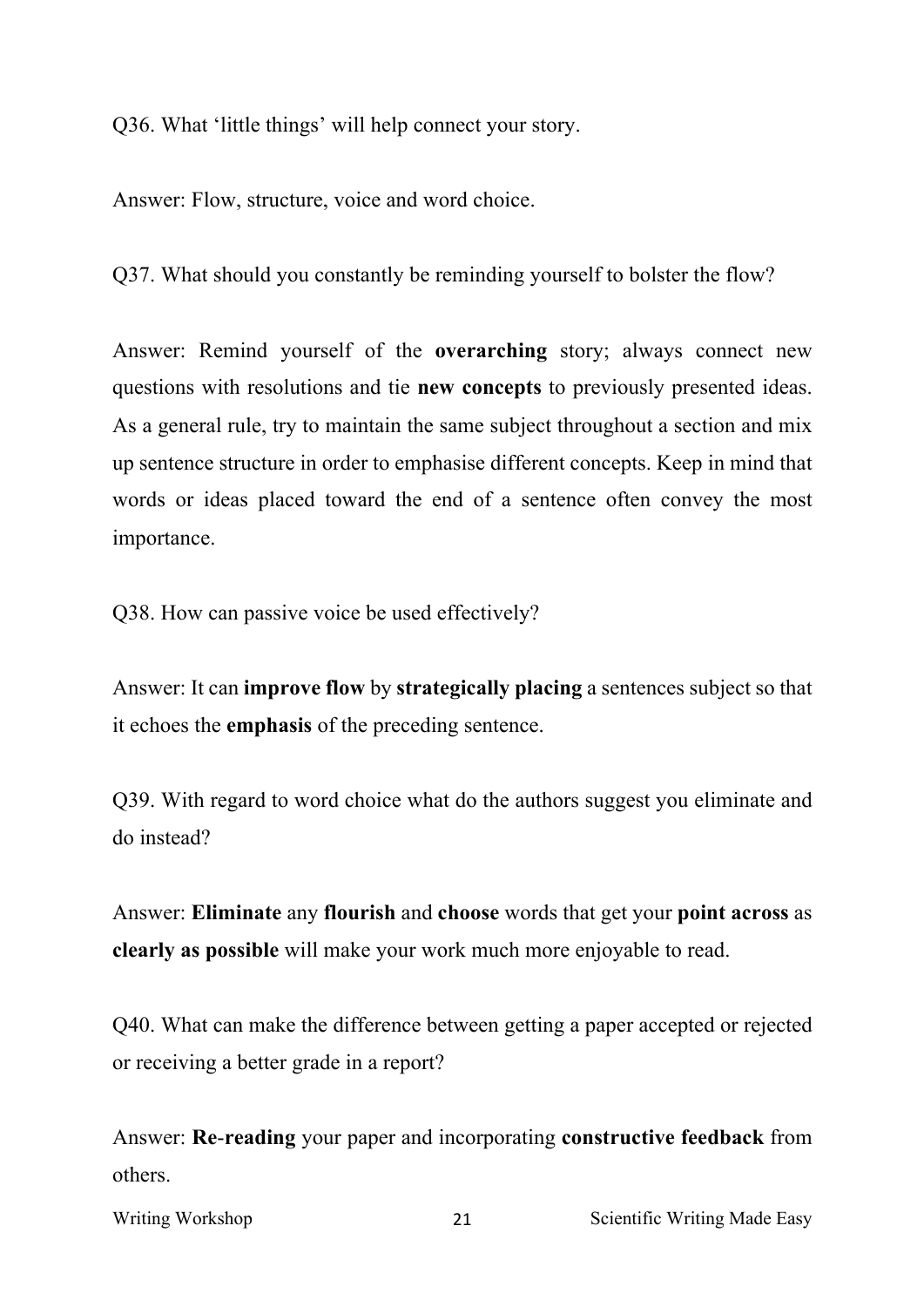Q41. When editing your paper what should you do first? What questions should you ask yourself after doing this?

Answer: Take some **time away** from your paper. Then ask yourself the following: Where **are the gaps** in your story structure? What has not been **explained clearly**? Where is the writing awkward, making it **difficult to understand** your point?

Q42. What else should you consider?

Answer: **Reading** the paper **out loud** first, and then print and edit a **hard copy** to inspect the paper from **different angles**.

Q43. What should you do on the first run-through of your paper?

Answer: Make sure you **addressed all the main ideas** of the story. One way to achieve this is by **writing down the key points** you want to hit prior to re-reading your paper. If your paper **deviates from these points**, you may need to delete some paragraphs. In contrast if you forgot to include something, add it in.

Q42. How do you check the flow of your paper?

Answer: Verify a **common thread** ties each paragraph to the preceding once, and similarly, that each sentence within a paragraph **builds on the previous** sentence.

Q43. What is the final thing you should do when editing?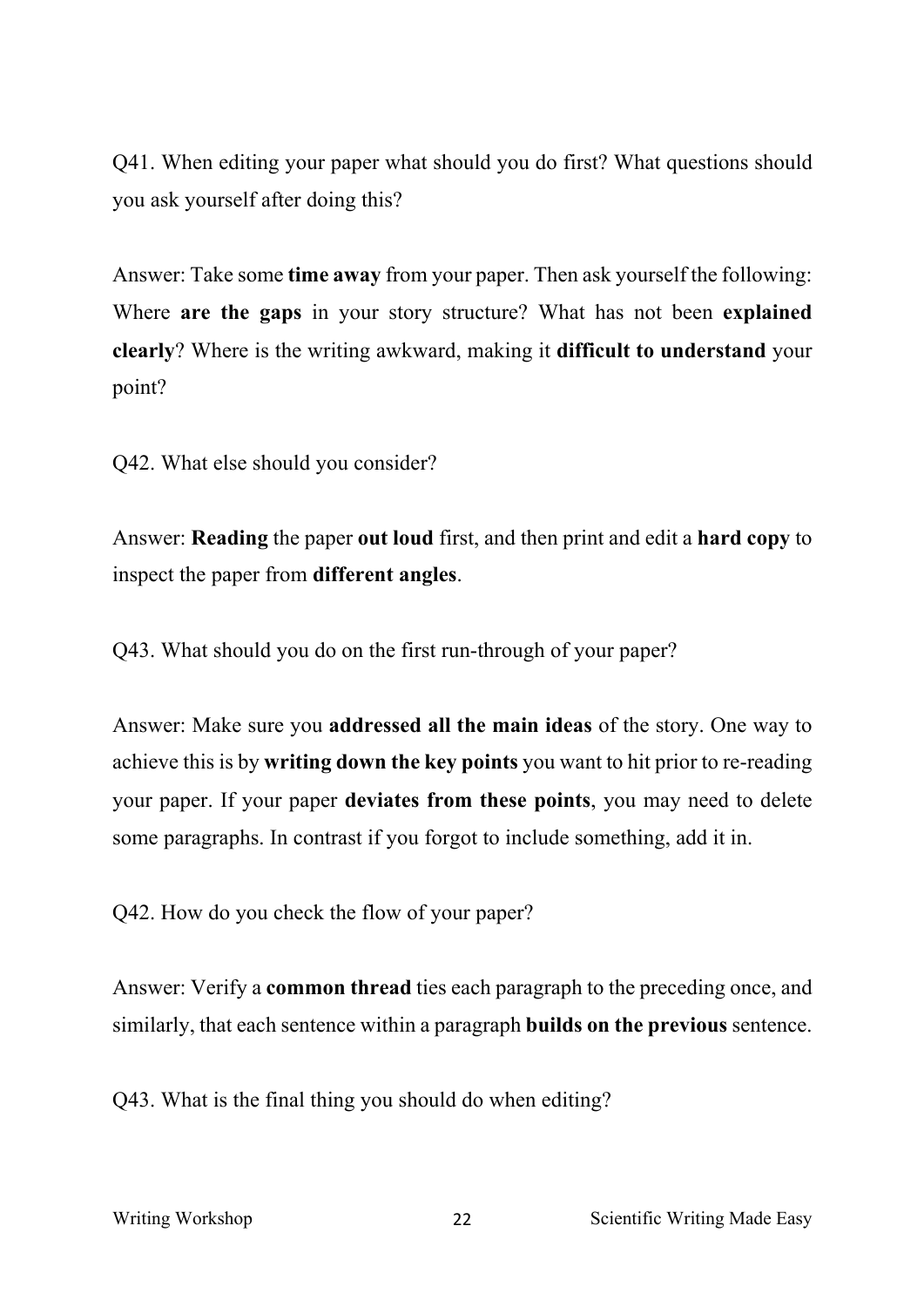Answer: You should **re-read** the paper and edit **sentence structure** and **word choice**. **Grammar** and **spelling** are just as important as your scientific story; a poorly written paper will have **limited impact** regardless of the quality and ideas expressed.

Q 44. What should you do after editing your paper?

Answer: Get **someone else to read it**. A classmate is ideal because he/she **understands** the assignment and could **exchange** papers with you. The editing steps described above when editing someone else's paper.

Q45. What are the benefits to peer review?

Answer: It may **help you identify sections** of your paper that need **clarification**. Don't be discouraged by negative comments – incorporating **feedback** of reviewers will only **strengthen** your paper. Good criticism is **constructive**.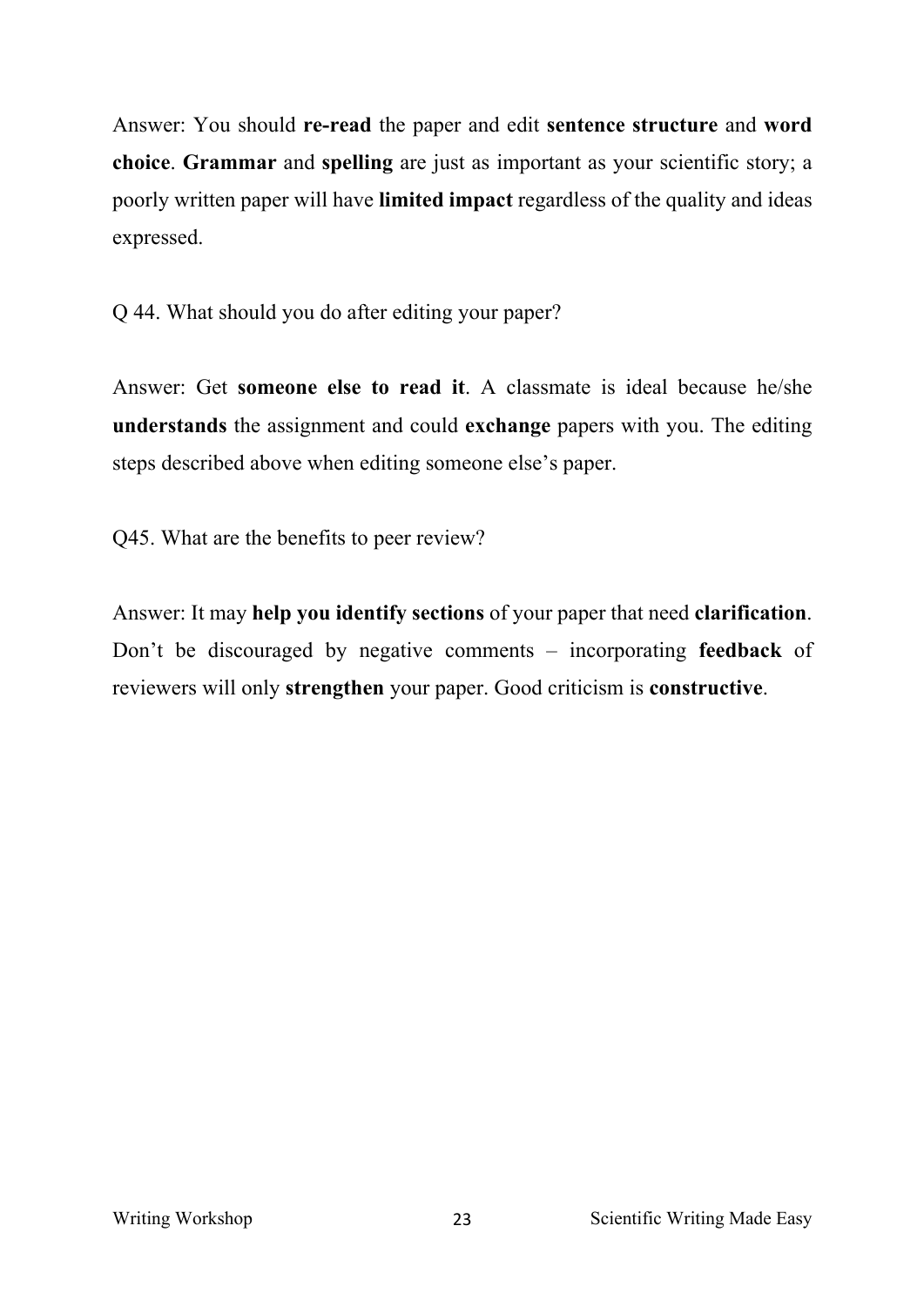#### Part Two

Now we will apply your knowledge of Part One by extracting relevant information from a real scientific publication. It is important to note here that we don't expect you to understand all the jargon of this paper, but you should be able to identify the key components and structure and flow. The publication written by Dr Martin Hughes is a short peer-reviewed scientific manuscript published in the Journal of Fish Biology. Unsurprisingly the main topic is about a type of fish…! However, what we want you to do is extract important information by reading through the publication and answering the following questions. Again please do not be overwhelmed by the scientific jargon, you should be able to answer these questions without understanding every single aspect of the paper. You may wish to refer to your answers from Part One to help with this section.

Q1. There are no sub-headings in the manuscript (i.e. Introduction, Material and Methods, Results and Discussion). Write the first sentence of the Introduction.

Q2. What is the broad topic introduced in paragraph one?

Q3. The first sentence of paragraph two sharpens the focus of the broad topic. What aspect of the broad topic is mentioned?

Q4. By the last sentence of paragraph two the focus is sharpened again, to what?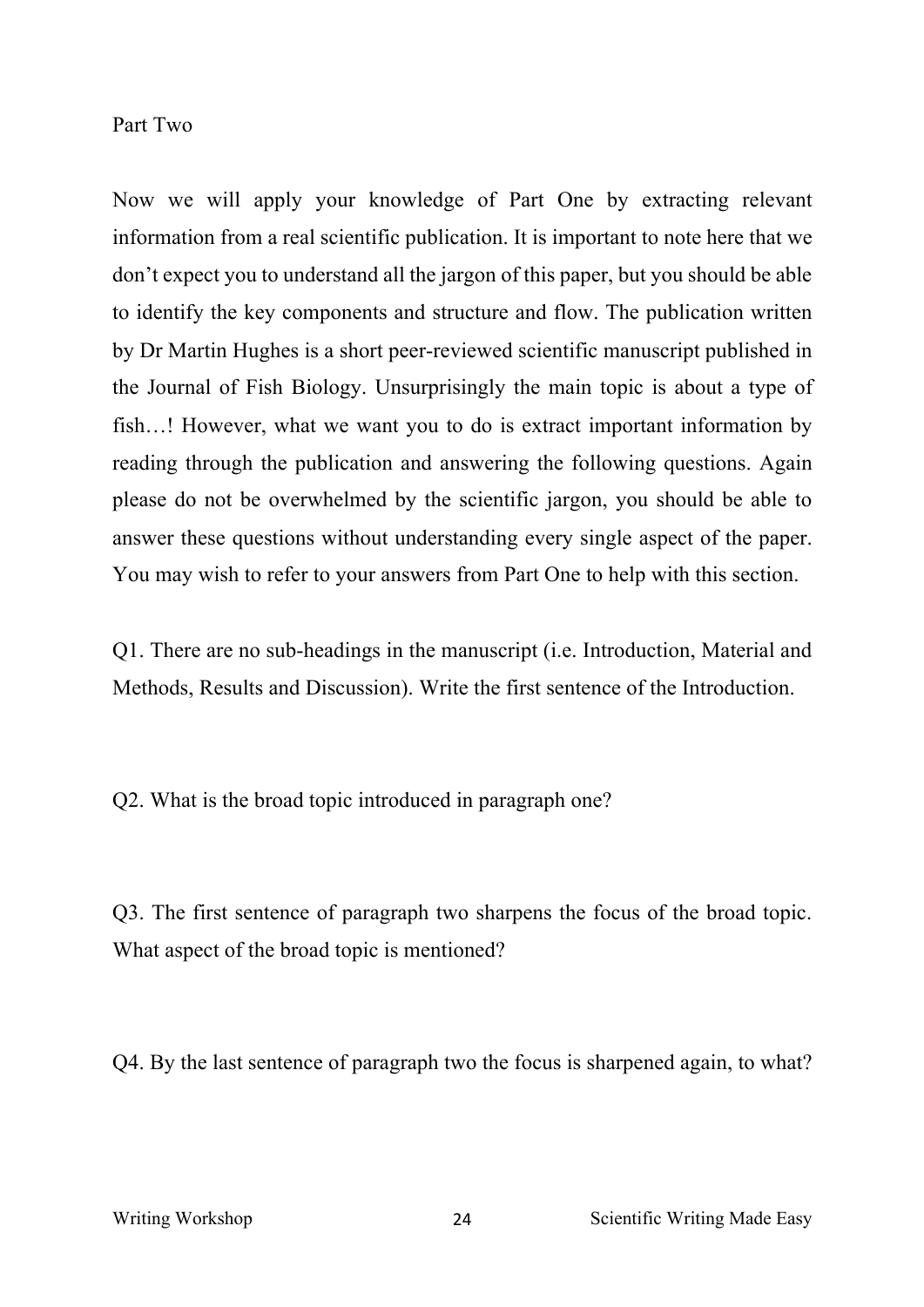Q5. The 'Knowledge Gap' is mentioned in paragraph three. Write down what you think the knowledge gap of this paper is?

Q6. In Part One we discussed what follows the 'Knowledge Gap'. The hypothesis you wish to address/ test, the approach of your experiment and a brief overview of your experimental design leaving specific details for methods section. Find this in the manuscript and write it here.

Q7. Write the first sentence of the Material and Methods

Q8. Can you name some of the statistical analysis conducted? Can you name the statistical software package used in this study?

Q9. Write the first sentence of the Results section.

Q10. Write the first sentence of the Discussion section.

Q11. What do you think the take-home message is?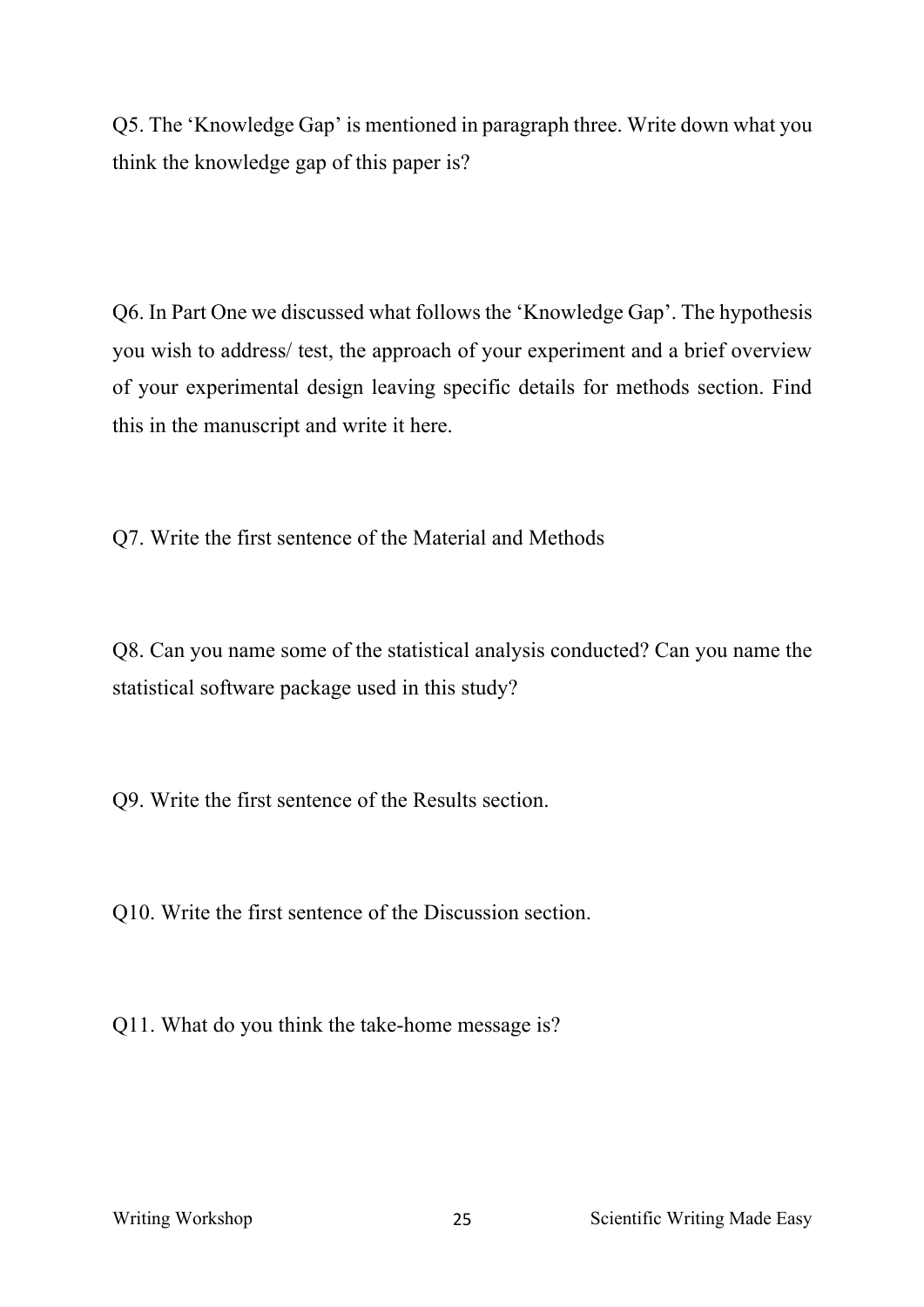### Q12. What future studies do the authors propose?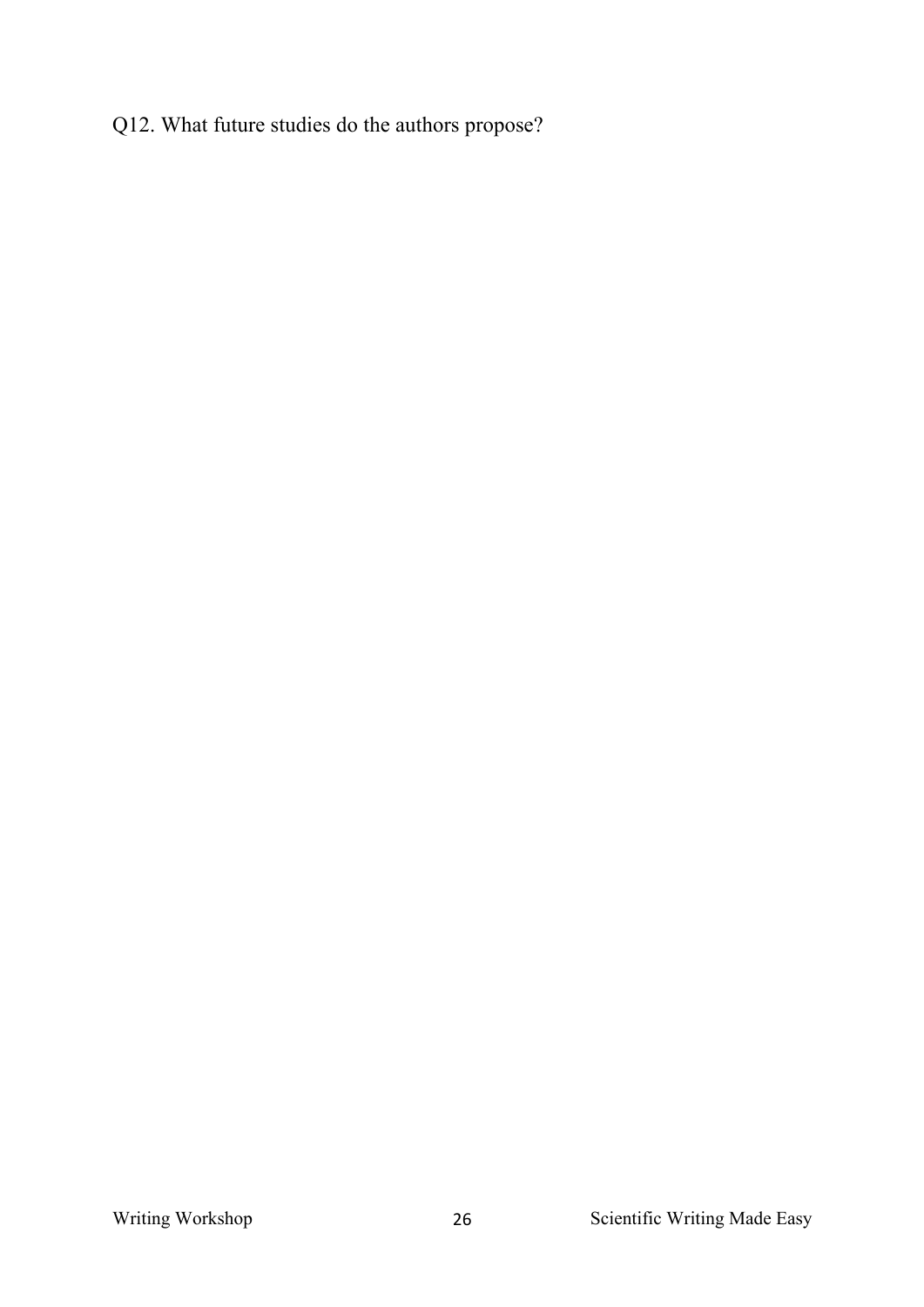Answer Sheet for Part Two

Q1. There are no sub-headings in the manuscript (i.e. Introduction, Material and Methods, Results and Discussion). Write the first sentence of the Introduction.

Answer: Apex predators are often associated with physically large habitat sizes, home ranges and generally low population densities.

Q2. What is the broad topic introduced in paragraph one?

Answer: Apex predators

Q3. The first sentence of paragraph two sharpens the focus of the broad topic. What aspect of the broad topic is mentioned?

Answer: Apex predators are vulnerable.

Q4. By the last sentence of paragraph two the focus is sharpened again, to what?

Answer: Aquatic apex predators

Q5. The 'Knowledge Gap' is mentioned in paragraph three. Write down what you think the knowledge gap of this paper is?

Answer: Identifying the mechanisms that promote expression of the life history type is a fundamental question in ecology; identifying lakes which support ferox *S*. *trutta* is essential to help direct conservation strategies.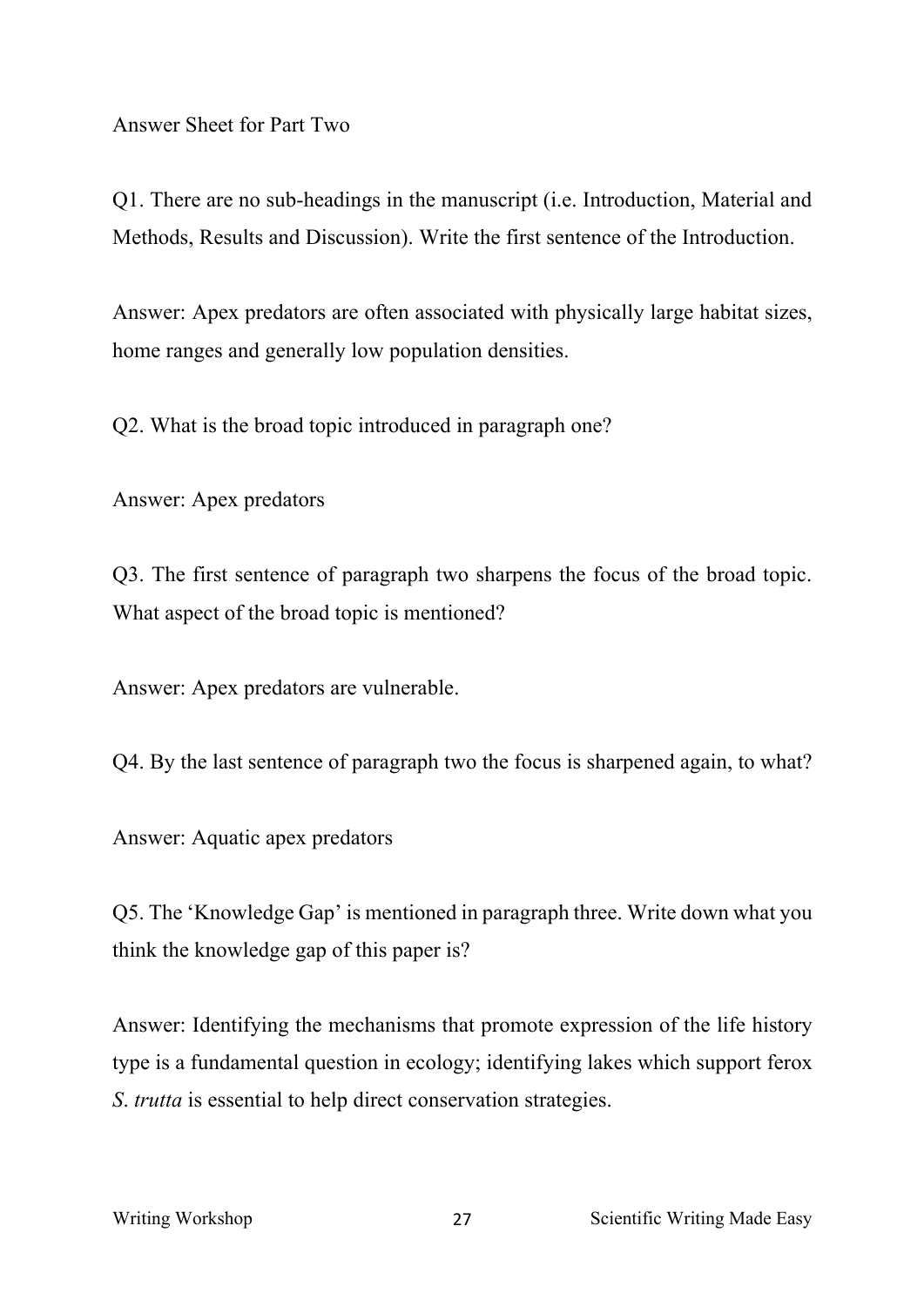Q6. In Part One we discussed what follows the 'Knowledge Gap'. The hypothesis you wish to address/ test, the approach of your experiment and a brief overview of your experimental design leaving specific details for methods section. Find this in the manuscript and write it here.

Answer: This study collates historical data on the distribution of lacustrine piscivorous *S*. *trutta* in Scotland from a wide range of sources. It combines distribution with data on lake characteristics to predict the underlying environmental characteristics that promote the emergence and maintenance of this life history form in Scotland.

Q7. Write the first sentence of the Material and Methods

Answer. To collate published records of ferox S. trutta, 20 angling books containing information on S. trutta locations in Scotland were digitised and scanned for records of: ferox *S*. *trutta* and large brown trout *S*. *trutta*.

Q8. Can you name some of the statistical analysis conducted? Can you name the statistical software package used in this study?

Answer. Analysis of Variance (ANOVA); Explained deviance  $(D^2)$ ; one-out cross validation and 10-fold cross-validation; Variance Inflation Factor; Probability Model.

R statistical software.

Q9. Write the first sentence of the Results section.